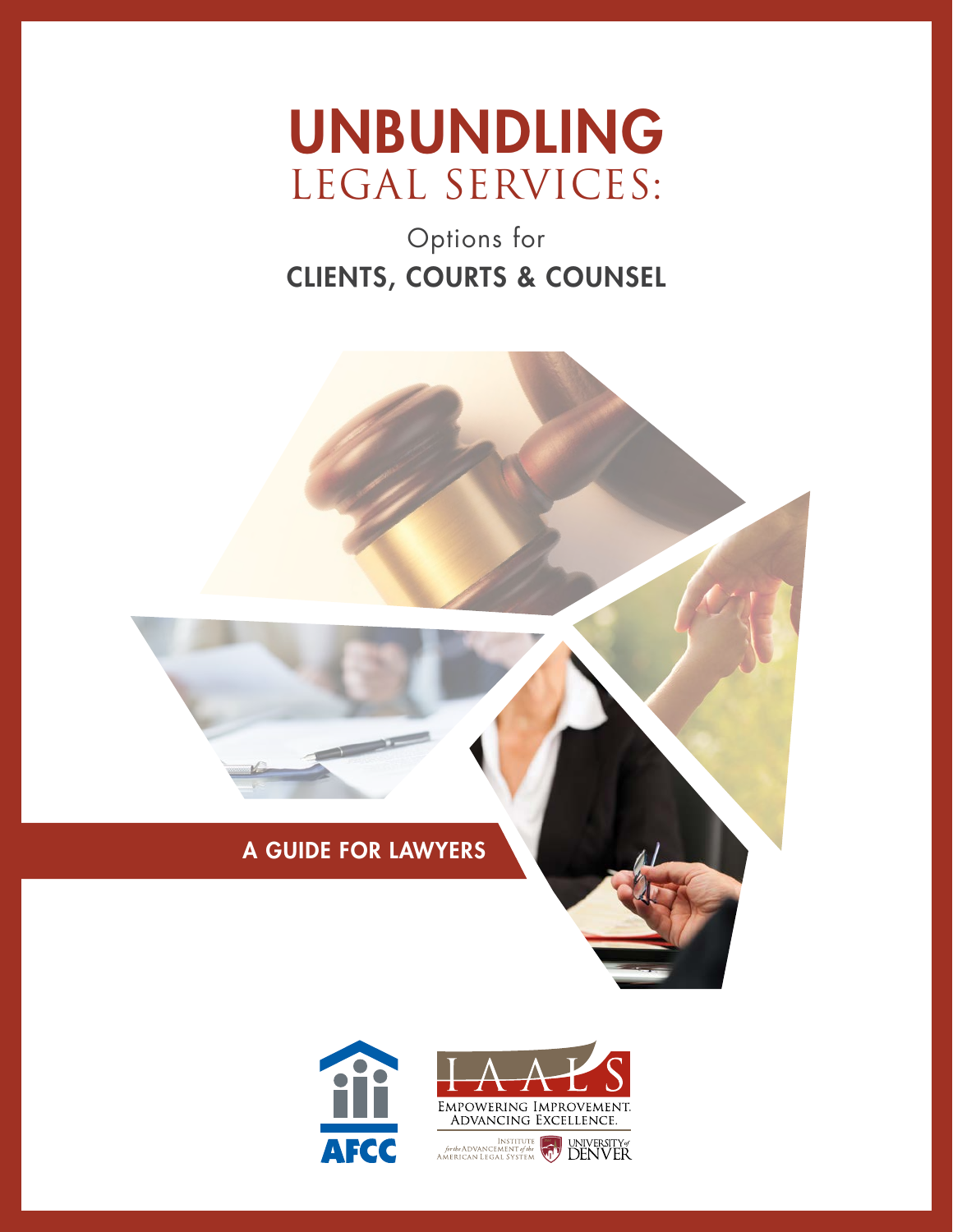# **Unbundling Legal Services:**

**A Guide for Lawyers**

JANICE **B.** DAVIDSON Senior Advisor, *Honoring Families Initiative*

**October 2015**

For reprint permission, please contact IAALS. Copyright © 2015 IAALS, the Institute for the Advancement of the American Legal System All rights reserved.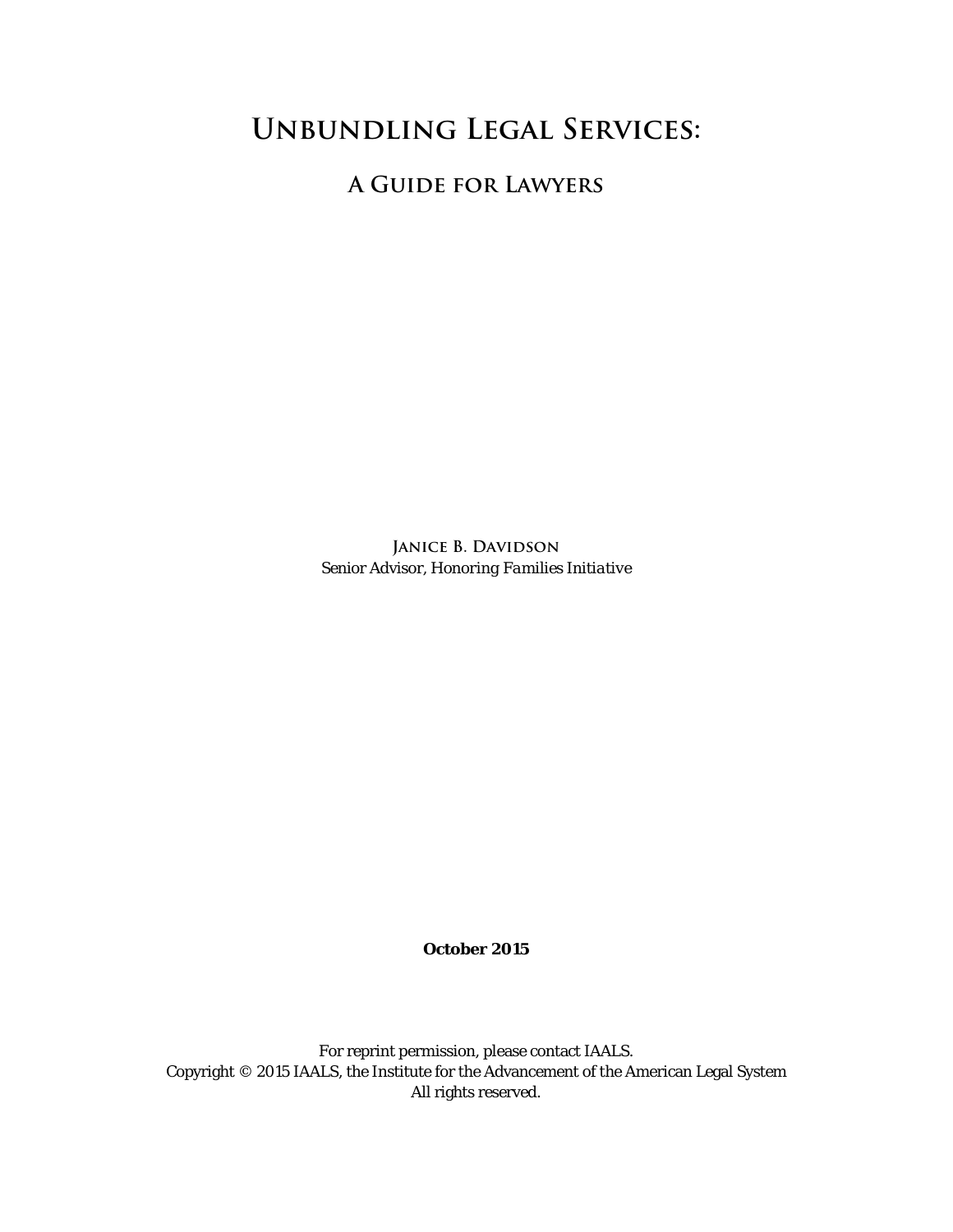



#### IAALS—Institute for the Advancement of the American Legal System John Moye Hall, 2060 South Gaylord Way, Denver, CO 80208 Phone: 303-871-6600 http://iaals.du.edu

IAALS, the Institute for the Advancement of the American Legal System, is a national, independent research center at the University of Denver dedicated to facilitating continuous improvement and advancing excellence in the American legal system. We are a "think tank" that goes one step further—we are practical and solution-oriented. Our mission is to forge innovative solutions to problems in our system in collaboration with the best minds in the country. By leveraging a unique blend of empirical and legal research, innovative solutions, broad-based collaboration, communications, and ongoing measurement in strategically selected, high-impact areas, IAALS is empowering others with the knowledge, models, and will to advance a more accessible, efficient, and accountable American legal system.

| Rebecca Love Kourlis  | <b>Executive Director</b>                               |
|-----------------------|---------------------------------------------------------|
| Natalie Anne Knowlton | Director, Honoring Families<br><i>Initiative</i>        |
| Janice B. Davidson    | Senior Advisor, Honoring Families<br><i>Initiative</i>  |
| Janet L. Drobinske    | Legal Assistant, <i>Honoring Families</i><br>Initiative |



*Honoring Families* is an initiative of IAALS dedicated to developing and promulgating evidence-informed processes and options for families involved in divorce, separation, or parental responsibility cases that enable better outcomes for children and that provide greater accessibility, efficiency, and fairness for all parties, including those without counsel.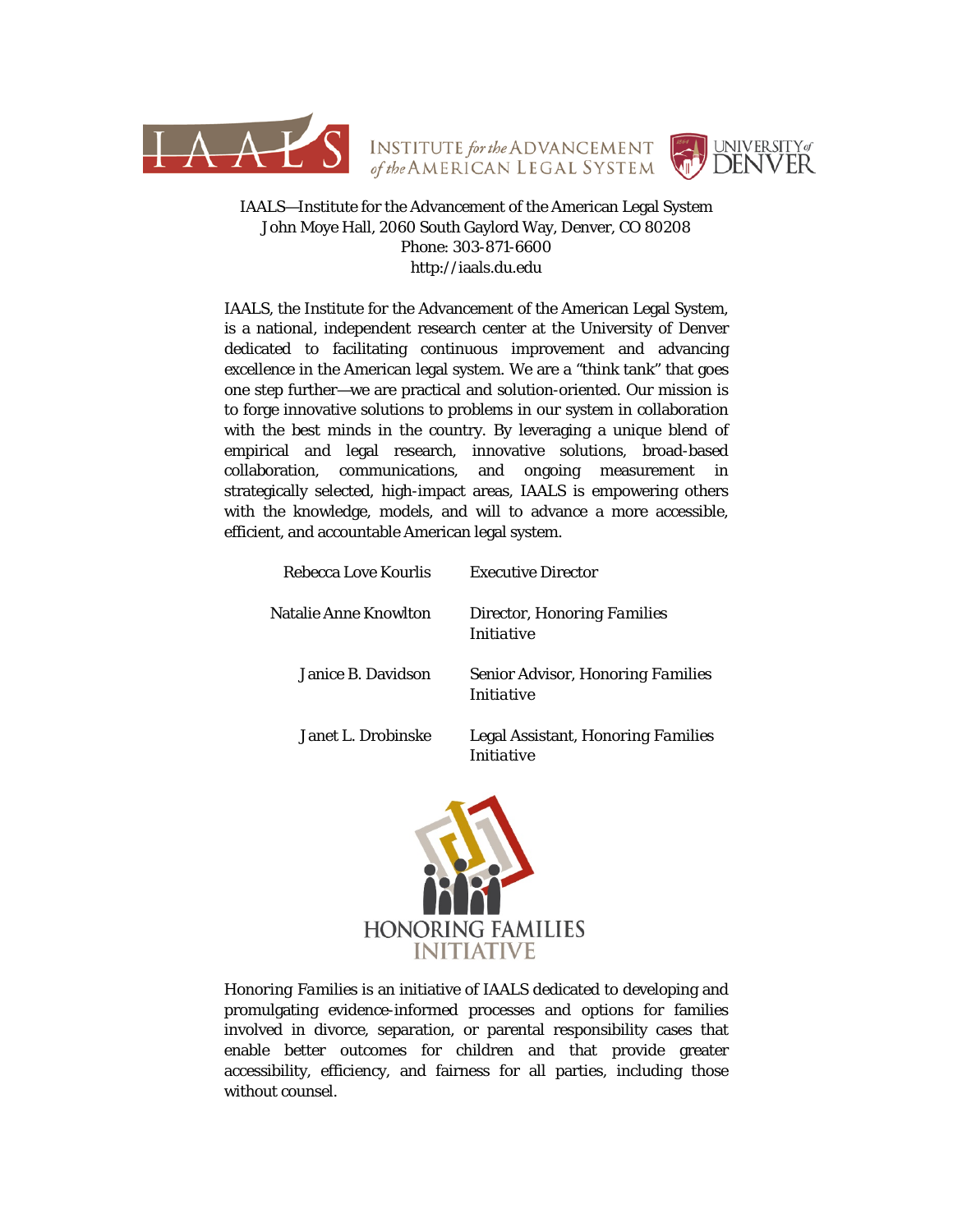## **Acknowledgements**

The *Honoring Families Initiative* and IAALS would like to extend sincere thanks to Hon. Daniel M. Taubman for his expertise and thoughtful input on this project. IAALS also wishes to acknowledge the invaluable contributions of Hon. Gale T. Miller, Danaé Woody, Laura Monty, and Forrest S. Mosten, whose time and attention to this project are deeply appreciated. This project would not be possible without their invaluable contributions.

IAALS would also like to thank the Association of Family and Conciliation Courts for collaborating on this project, and the *Honoring Families Initiative* Advisory Committee for its ongoing and thoughtful advice.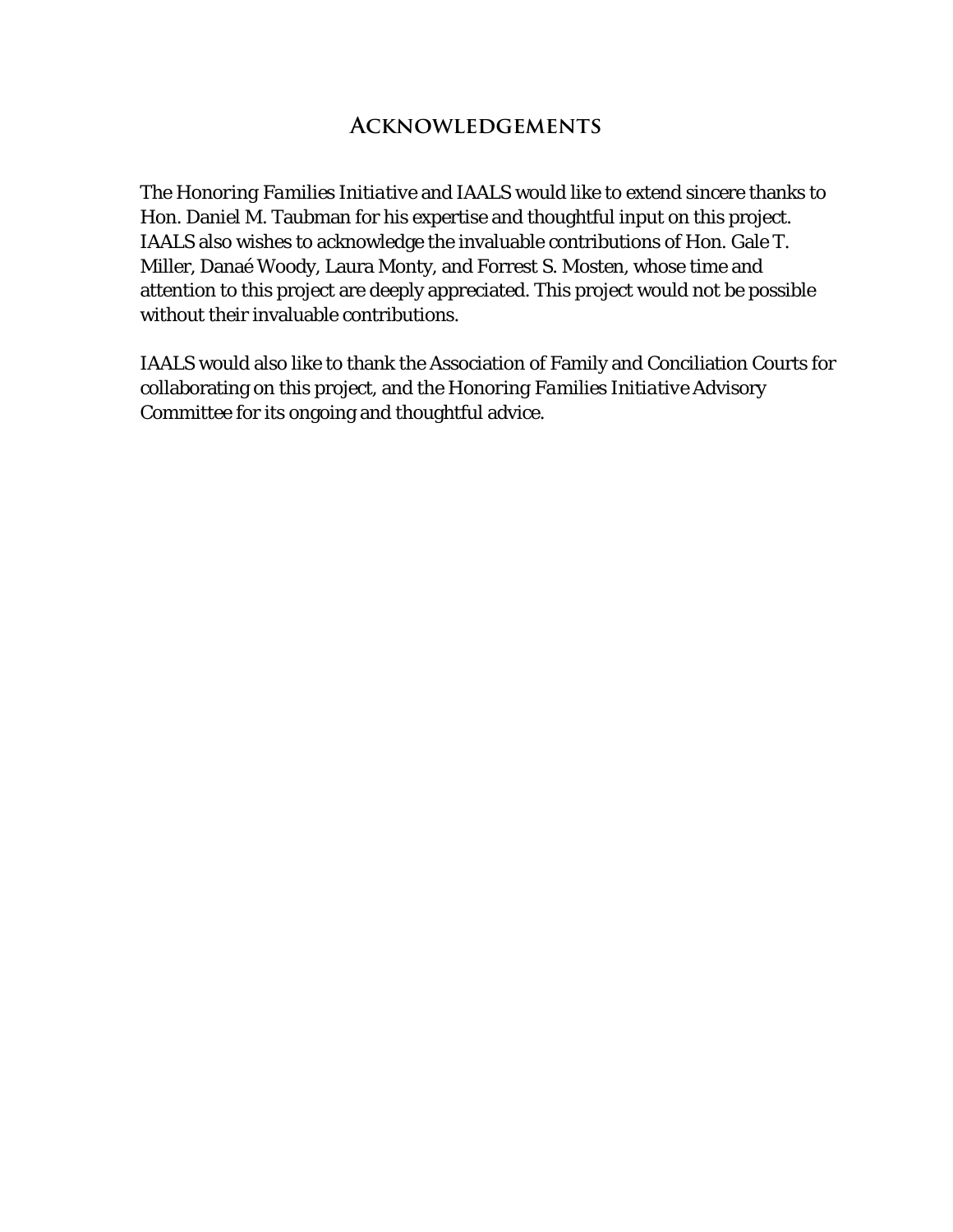| $\bullet$                                                                                                                                                                                                                                                                                                                                                                                                                                                                                                                                                                                                                                                                                                                                     |  |  |
|-----------------------------------------------------------------------------------------------------------------------------------------------------------------------------------------------------------------------------------------------------------------------------------------------------------------------------------------------------------------------------------------------------------------------------------------------------------------------------------------------------------------------------------------------------------------------------------------------------------------------------------------------------------------------------------------------------------------------------------------------|--|--|
|                                                                                                                                                                                                                                                                                                                                                                                                                                                                                                                                                                                                                                                                                                                                               |  |  |
|                                                                                                                                                                                                                                                                                                                                                                                                                                                                                                                                                                                                                                                                                                                                               |  |  |
| Why is there increased interest in providing unbundled legal services?  5<br>$\bullet$<br>How will unbundling help to increase access to legal services for litigants who choose                                                                                                                                                                                                                                                                                                                                                                                                                                                                                                                                                              |  |  |
| Does providing unbundled legal services benefit my family law practice? 6<br>$\bullet$<br>Is there support for unbundled legal services among bar associations? 8                                                                                                                                                                                                                                                                                                                                                                                                                                                                                                                                                                             |  |  |
|                                                                                                                                                                                                                                                                                                                                                                                                                                                                                                                                                                                                                                                                                                                                               |  |  |
| Does my state allow for the practice of unbundled legal services?10<br>$\bullet$<br>Should I worry about the ethics of providing limited scope representation? 10<br>$\bullet$<br>What do the ABA Model Rules mean by "reasonable under the circumstances"? 11<br>$\bullet$<br>$\bullet$<br>I am concerned that I will have more malpractice exposure. Will my risk for<br>$\bullet$<br>Family law cases require adjudication. How do I respond to those who maintain that                                                                                                                                                                                                                                                                    |  |  |
| What should I consider before I take on a limited representation case? Is every case<br>$\bullet$<br>suitable for unbundled legal services? If not, how do I tell which cases are or are not?15<br>٠<br>Must the agreement I have reached with my client regarding the scope of<br>$\bullet$<br>Am I obligated to do anything outside of the agreed upon limited scope? 18<br>٠<br>As a limited scope attorney, can I represent both husband and wife in preparing<br>$\bullet$<br>settlements for other agreements necessary for them to get a divorce? Can I provide<br>limited representation to a couple who have agreed on the essential terms of their<br>marital settlement agreement but need a lawyer to put the agreement in proper |  |  |

# **Table of Contents**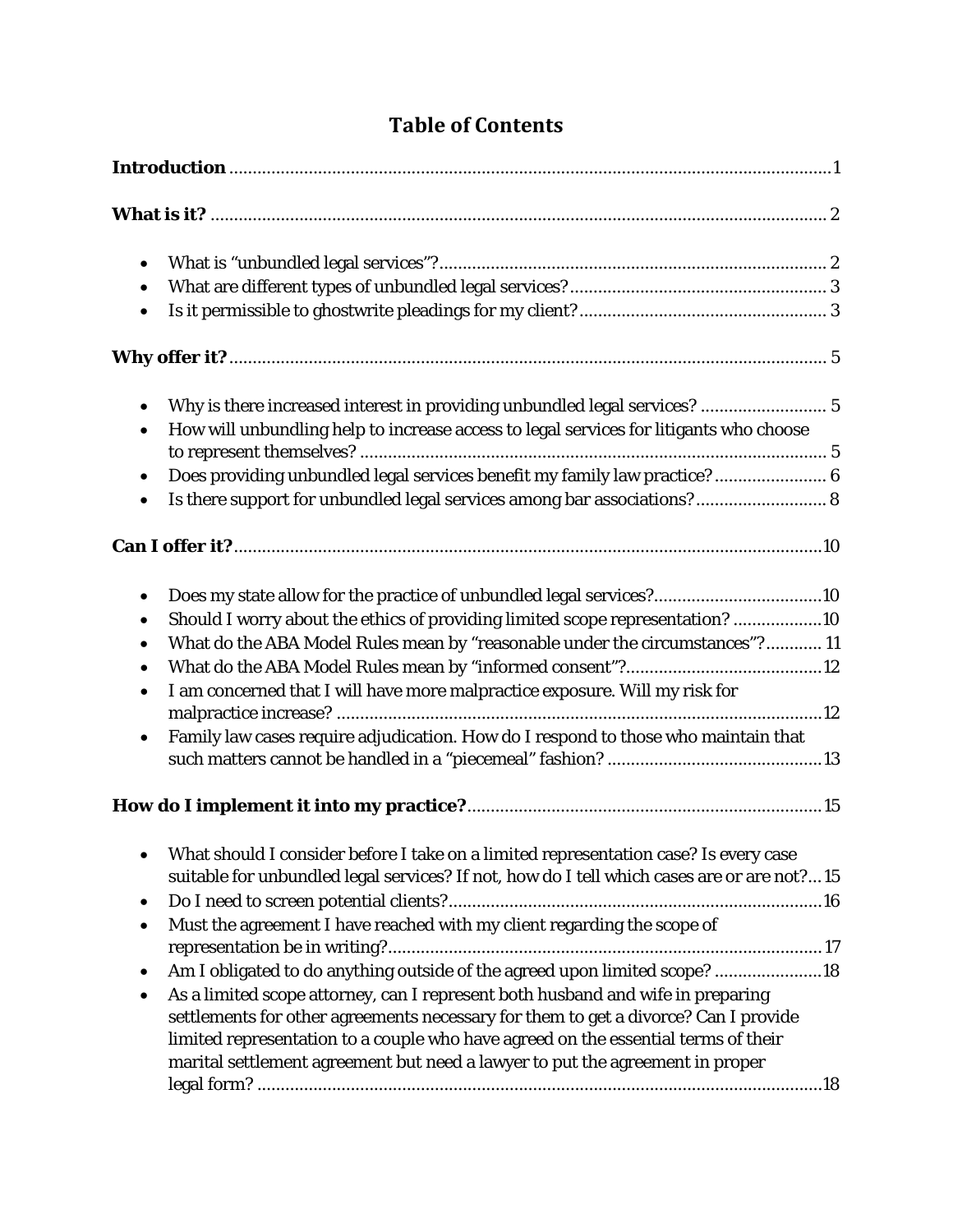| • Can the other side's attorney communicate with my client if I am providing            |  |
|-----------------------------------------------------------------------------------------|--|
|                                                                                         |  |
| • What do I need to do to properly limit the scope of my services with my client if I   |  |
|                                                                                         |  |
| • How do I properly terminate my representation with my client if I have made an        |  |
|                                                                                         |  |
| • What are common but avoidable missteps relating to limited scope representation?  21  |  |
| • Where can I find training on providing unbundled legal services? 23                   |  |
| • Where can I find guidance on the nuts and bolts of building an unbundled practice? 24 |  |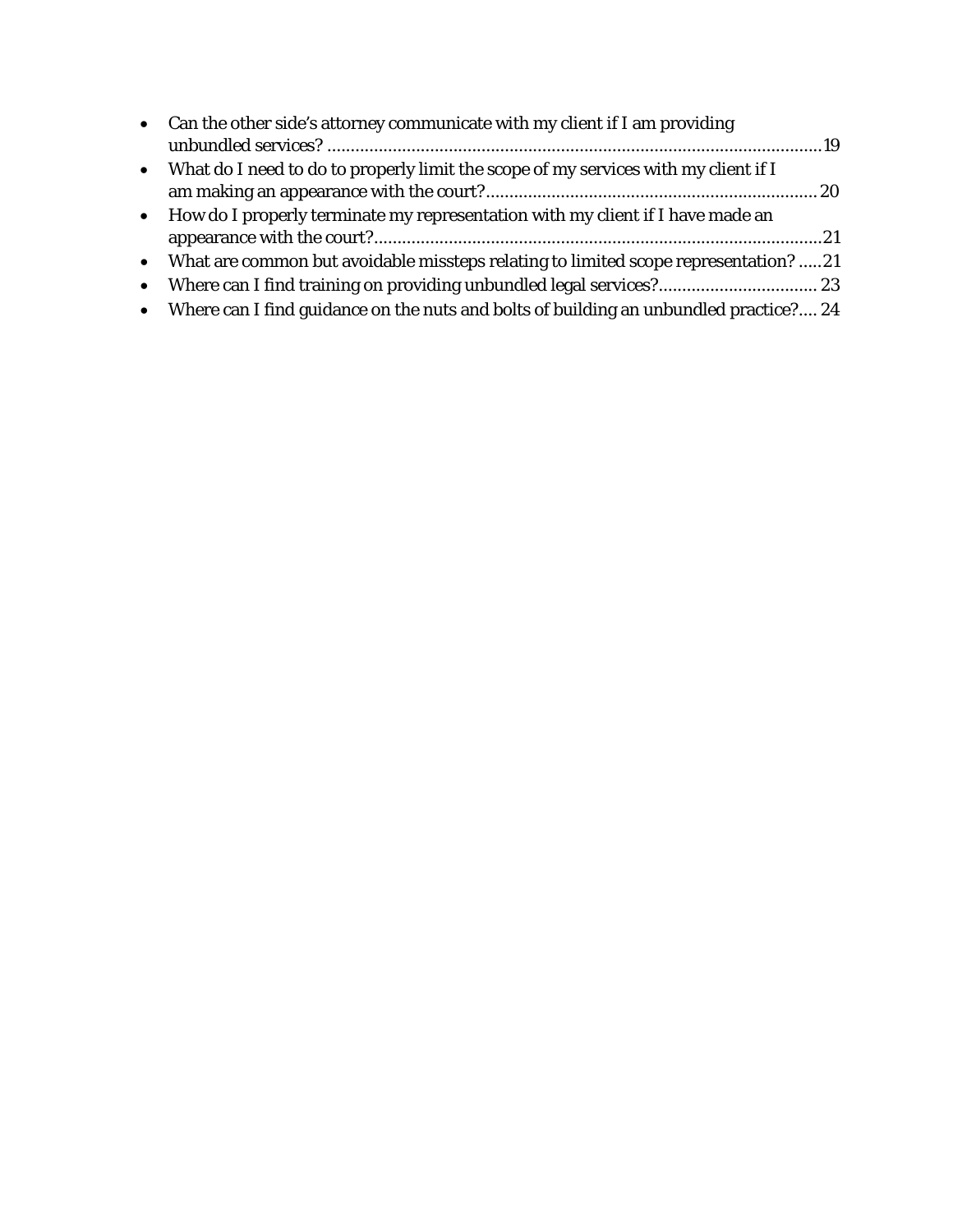#### Introduction

<span id="page-6-0"></span>The use of unbundled legal services is growing rapidly. An increasing number of jurisdictions explicitly allow unbundling and a growing number of attorneys are offering the service. Yet many attorneys remain unaware of its availability. As this method of legal services delivery expands, courts, commentators, and bar associations have created numerous excellent resources on the topic, including readily available websites, webinars, training manuals, power points, and articles.

This guide amasses helpful resources into an easily accessible Frequently Asked Questions format, centered on the fundamentals of unbundled legal services:



Through this format, the guide can respond to issues of concern from lawyers with varying levels of sophistication on the subject, as well as provide more in-depth information on issues that remain more contentious and unsettled. The purpose of this guide is to provide information and suggestions that encourage attorneys to offer unbundled legal services.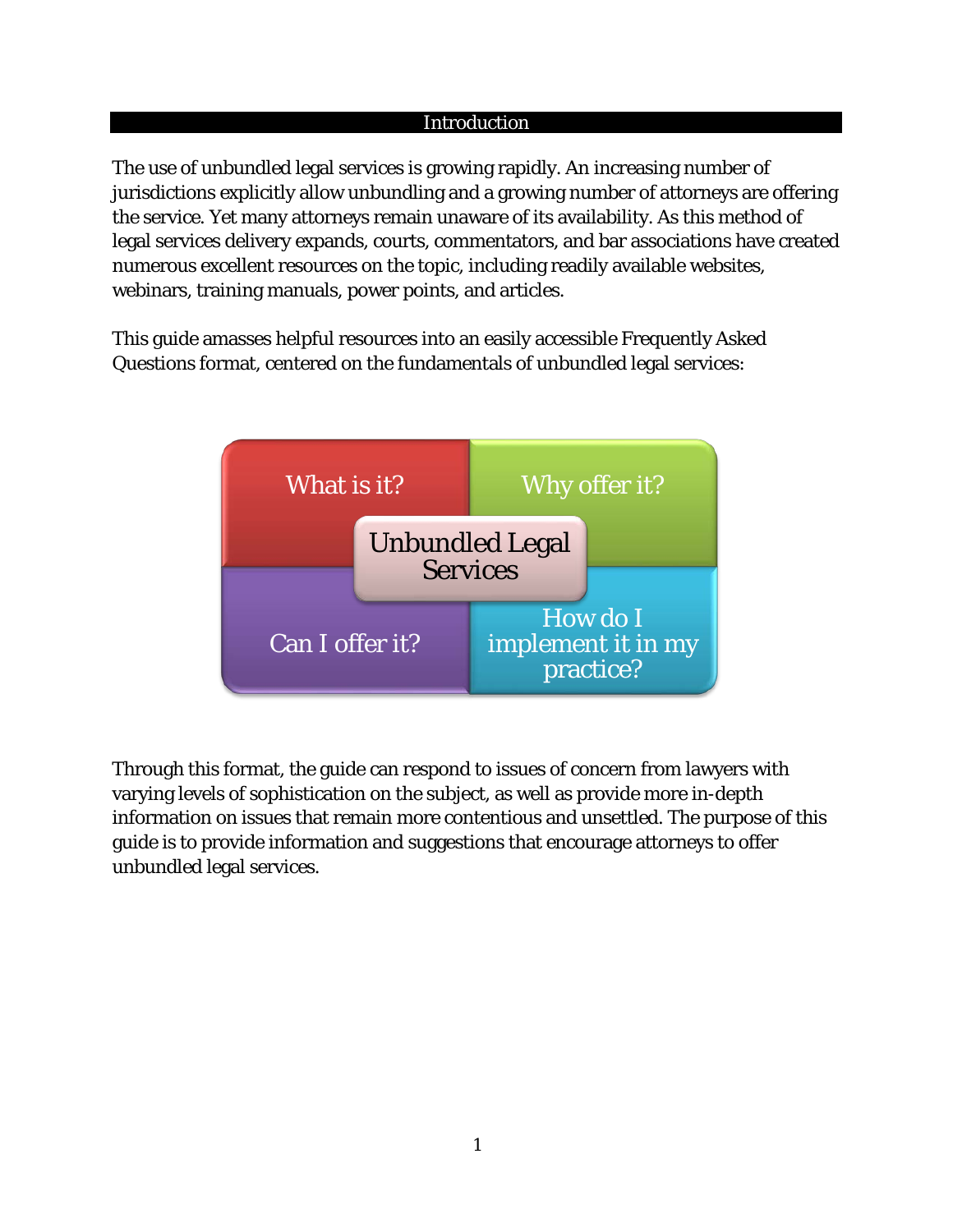## **What is it?**

## What is "unbundled legal services"?

<span id="page-7-1"></span><span id="page-7-0"></span>"Unbundled legal services" is also known as limited scope representation or discrete task representation. It refers to a method of legal services delivery whereby a client hires an attorney to assist with specific elements or tasks, for example, legal advice, document review or document preparation, coaching negotiations, and/or limited appearances in court. The client and attorney agree on the specific discrete tasks to be performed by each. Depending on the nature of the involvement, the attorney may or may not enter an appearance with the court. The client represents himself/herself in all other aspects of the case.

## Resources:

 Forrest S. Mosten, *Unbundling of Legal Services and the Family Lawyer*, 28 FAM. L.Q. 421 (1994).

[http://www.mostenmediation.com/books/articles/Unbundling\\_of\\_Legal\\_Se](http://www.mostenmediation.com/books/articles/Unbundling_of_Legal_Services_and_the_Family_Lawyer.pdf) rvices and the Family Lawyer.pdf

This seminal article on unbundled legal services encourages family lawyers to rethink the lawyer-client relationship as it relates to the traditional legal services delivery model. To facilitate new ways of thinking about the practice, Mosten sets forth three unbundled legal services delivery models: 1) legal counselor; 2) consulting lawyer for clients participating in mediation; and 3) preventative legal health care.

Stephanie Kimbro, *Unbundling: What is It?*, 35 FAM. ADVOCATE 8 (2012).

[http://www.americanbar.org/tools/digitalassetabstract.html/content/dam/a](http://www.americanbar.org/tools/digitalassetabstract.html/content/dam/aba/publications/family_advocate/vol35/2fall12_kimbro.pdf) [ba/publications/family\\_advocate/vol35/2fall12\\_kimbro.pdf](http://www.americanbar.org/tools/digitalassetabstract.html/content/dam/aba/publications/family_advocate/vol35/2fall12_kimbro.pdf)

Kimbro discusses the background of unbundled legal services and recent developments. This article also explores best practices and procedures that a lawyer must follow in order to responsibly unbundle work for a client, including a discussion of substantive legal matters in which unbundling may not be appropriate.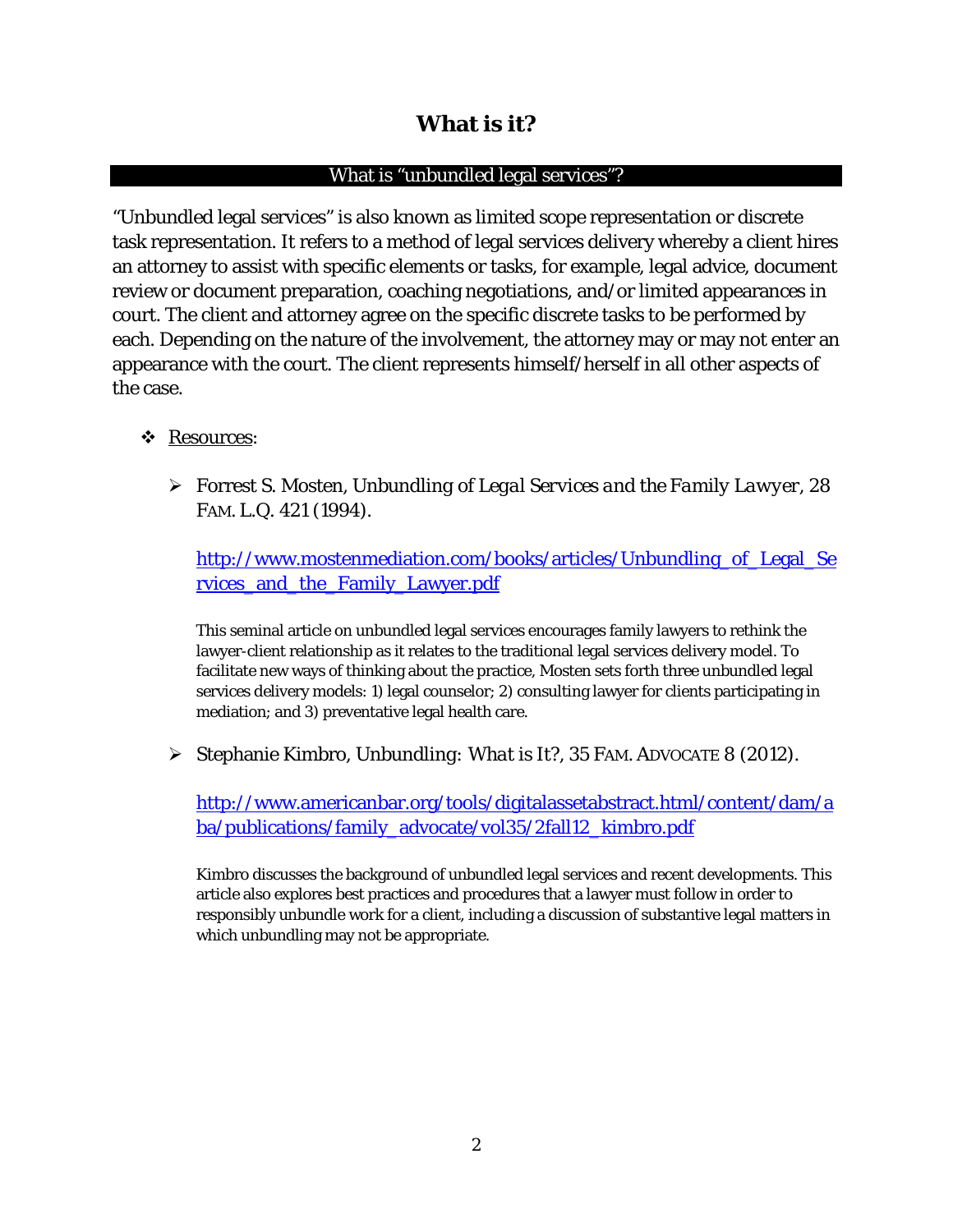## <span id="page-8-0"></span>What are different types of unbundled legal services?

| $\checkmark$ Providing legal guidance or<br>opinions | $\checkmark$ Coaching on strategy<br>$\checkmark$ Role playing |
|------------------------------------------------------|----------------------------------------------------------------|
| $\checkmark$ Directing clients to resources and      | $\checkmark$ Negotiating                                       |
| rules                                                | $\checkmark$ Online and alternative dispute                    |
| $\checkmark$ Drafting pleadings, briefs,             | resolution                                                     |
| declarations, or proposed orders                     | $\checkmark$ Advising on courtroom procedures                  |
| $\checkmark$ Conducting document review              | or behavior                                                    |
| $\checkmark$ Legal research                          | $\checkmark$ Preparing exhibits                                |
| $\checkmark$ Organizing discovery materials          | $\checkmark$ Making a limited appearance(s)                    |
| $\checkmark$ Drafting contracts and agreements       | $\checkmark$ Collaborative lawyering                           |

#### Resources:

## Forrest S. Mosten, *Unbundled Services to Enhance Peacemaking for Divorcing Families*, 53 FAM. CT. REV. (July 2015).

[http://www.americanbar.org/content/dam/aba/administrative/delivery\\_leg](http://www.americanbar.org/content/dam/aba/administrative/delivery_legal_services/ls_del_unbundled_services_to_enhance_peacemaking_for_divorcing_families.authcheckdam.pdf) al services/ls del unbundled services to enhance peacemaking for divo [rcing\\_families.authcheckdam.pdf](http://www.americanbar.org/content/dam/aba/administrative/delivery_legal_services/ls_del_unbundled_services_to_enhance_peacemaking_for_divorcing_families.authcheckdam.pdf)

This article discusses how unbundled legal services can enable professionals to help divorcing families reduce conflict. Mosten sets forth examples of unbundled legal services and explores four unbundled peace-making roles that lawyers can play.

#### Is it permissible to ghostwrite pleadings for my client?

#### *—State—*

<span id="page-8-1"></span>Ghostwriting is a term generally used to describe the drafting of documents by attorneys for clients without filing a notice of appearance. The rules on ghostwriting pleadings vary from state to state. Some require disclosure of attorney involvement (for example, Florida and Nebraska); others do not (for example, California). Some states require disclosure for attorney drafting of pleadings and papers but not for assistance with preprinted judicial forms (for example, Colorado).

## Resources:

ABA Unbundling Resource Center, Document Preparation.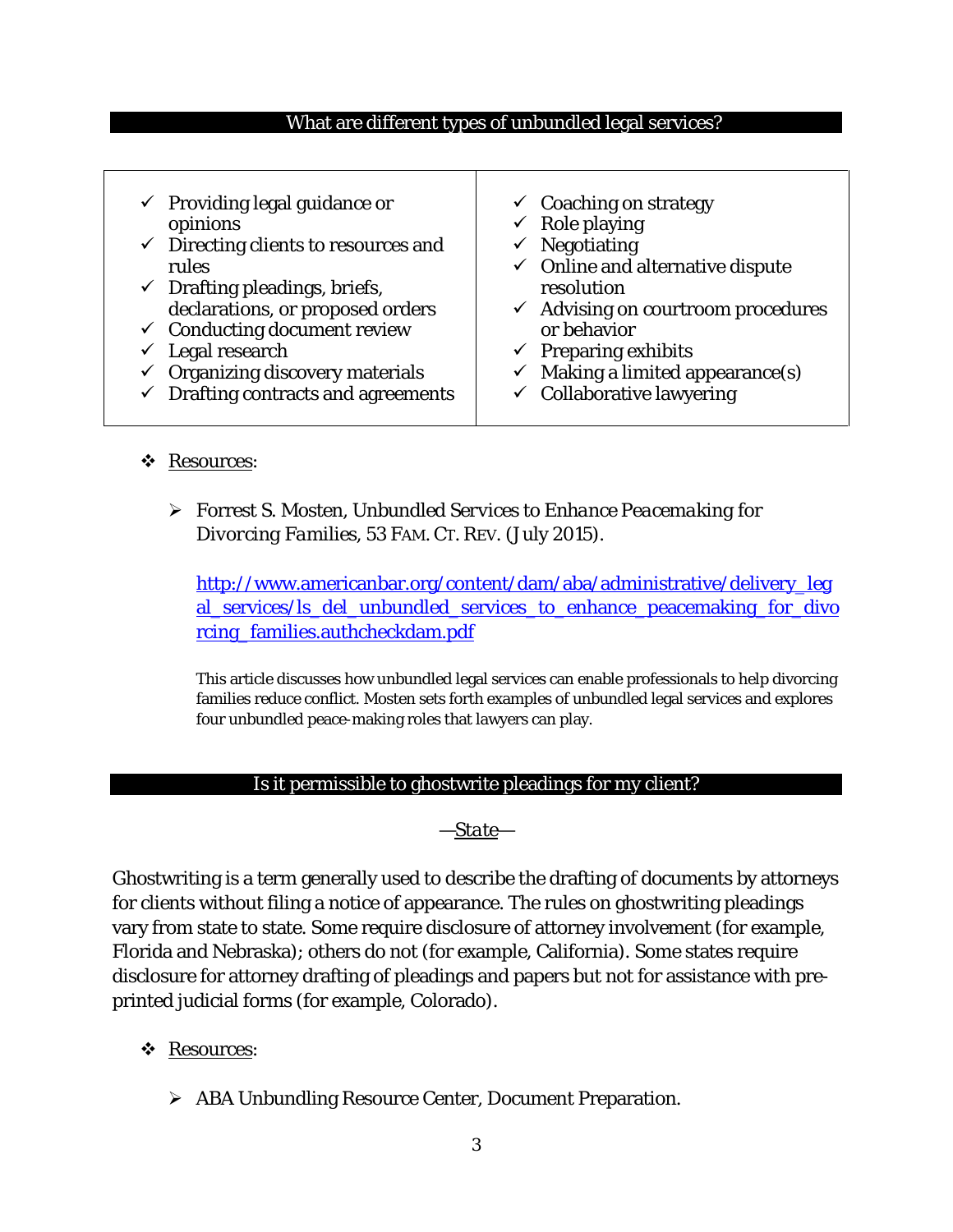[http://www.americanbar.org/groups/delivery\\_legal\\_services/resources/pro](http://www.americanbar.org/groups/delivery_legal_services/resources/pro_se_unbundling_resource_center/document_preparation.html) [\\_se\\_unbundling\\_resource\\_center/document\\_preparation.html](http://www.americanbar.org/groups/delivery_legal_services/resources/pro_se_unbundling_resource_center/document_preparation.html)

This American Bar Association compilation of state ethics opinions pertaining to document preparation and ghostwriting details those states in which attorneys are not required by state rules to disclose drafting assistance to the court, and those in which attorneys and legal service providers are under an obligation to disclose this assistance to the court.

Paula Frederick, *The Ethics of Ghostwriting Pleadings*, 13 GA. B. J. 46 (2007).

In this short bar journal article, Frederick explores Rule 1.2(c) of the Georgia Rules of Professional Conduct permitting limited scope representation. Frederick cautions that while the ABA accepts and Georgia allows the provision of legal assistance without requiring an attorney to disclose the nature and extent of such assistance to the court, not all jurisdictions agree.

## *—Federal—*

With the exception of prisoner cases, most federal courts do not allow ghostwritten pleadings. However, there may be some softening of that position.

- Resources:
	- *See and compare Duran v. Carris*, 238 F.3d 1268 (10th Cir. 2001) (the Court in *Duran* held that ghostwritten briefs and anonymous testimony were not allowed) *and A Judge Comments*, 39 LITIGATION 37 (2013).

Providing a judicial perspective, Colorado District Court Judge John L. Kane criticizes unbundled legal services and the ghostwriting function that can accompany this kind of service delivery. Kane warns of the pervasive impact on equal justice and accountability if unbundled legal services and ghostwriting become widely accepted practices.

*with In re Liu*, 664 F.3d 367 (2d Cir. 2011).

The Court in *In re Liu* found that the attorney's undisclosed ghostwriting of petitions for review did not constitute sanctionable misconduct.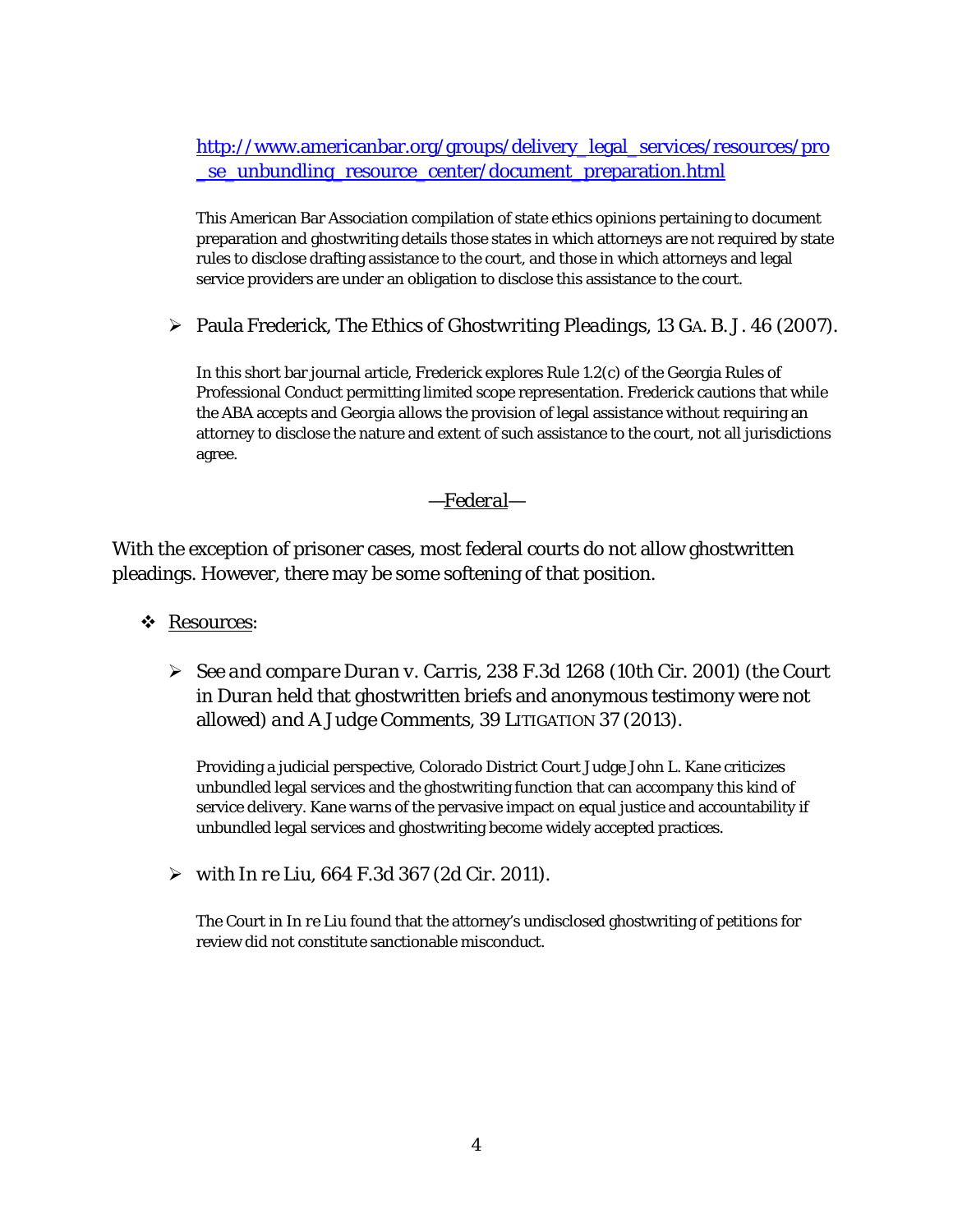## **Why offer it?**

### <span id="page-10-0"></span>Why is there increased interest in providing unbundled legal services?

<span id="page-10-1"></span>Interest in unbundling legal services is growing primarily due to increasing public demand for cost-effective legal services, an expanding pool of underemployed attorneys, an increasing client desire for greater involvement in and control over their legal matters, and an increasing number of self-represented litigants in family law matters.

## Resources:

 John T. Broderick, Jr. & Ronald M. George, *A Nation of Do-It-Yourself Lawyers*, NEW YORK TIMES, Jan. 1, 2010.

<http://www.nytimes.com/2010/01/02/opinion/02broderick.html>

In this article, Broderick and George argue that efforts must be made to close the justice gap. Unbundled legal services is one promising solution. The chief justices argue that limited scope representation will allow attorneys to service people who may otherwise have never sought out legal assistance.

 J. Timothy Eaton & David Holtermann, *Expanding Access to Justice: Limited Scope Representation is Here*, 24 CBA REC. 36 (April 2010).

[http://apps.americanbar.org/legalservices/delivery/downloads/feature\\_eato](http://apps.americanbar.org/legalservices/delivery/downloads/feature_eaton.pdf) [n.pdf](http://apps.americanbar.org/legalservices/delivery/downloads/feature_eaton.pdf)

Eaton and Holtermann explore limited scope representation and the extent to which states have begun accepting this innovation. They also explore the revision to the Illinois Rules of Professional Conduct that clarifies the Illinois attorney's ability to provide limited representation, noting a shortcoming to the revision in that it does not define how lawyers should provide such representation in the context of litigation.

#### <span id="page-10-2"></span>How will unbundling help to increase access to legal services for litigants who choose to represent themselves?

Unbundling will help increase access to justice for self-represented litigants by providing legal services to those who may not otherwise have access to them. Most selfrepresented litigants have low to moderate income and either do not qualify for legal aid or live in areas where legal aid resources are very limited and cannot meet their needs. They may have concerns that once they engage an attorney, legal fees will become prohibitive or they could lose control over their case. Some self-represented litigants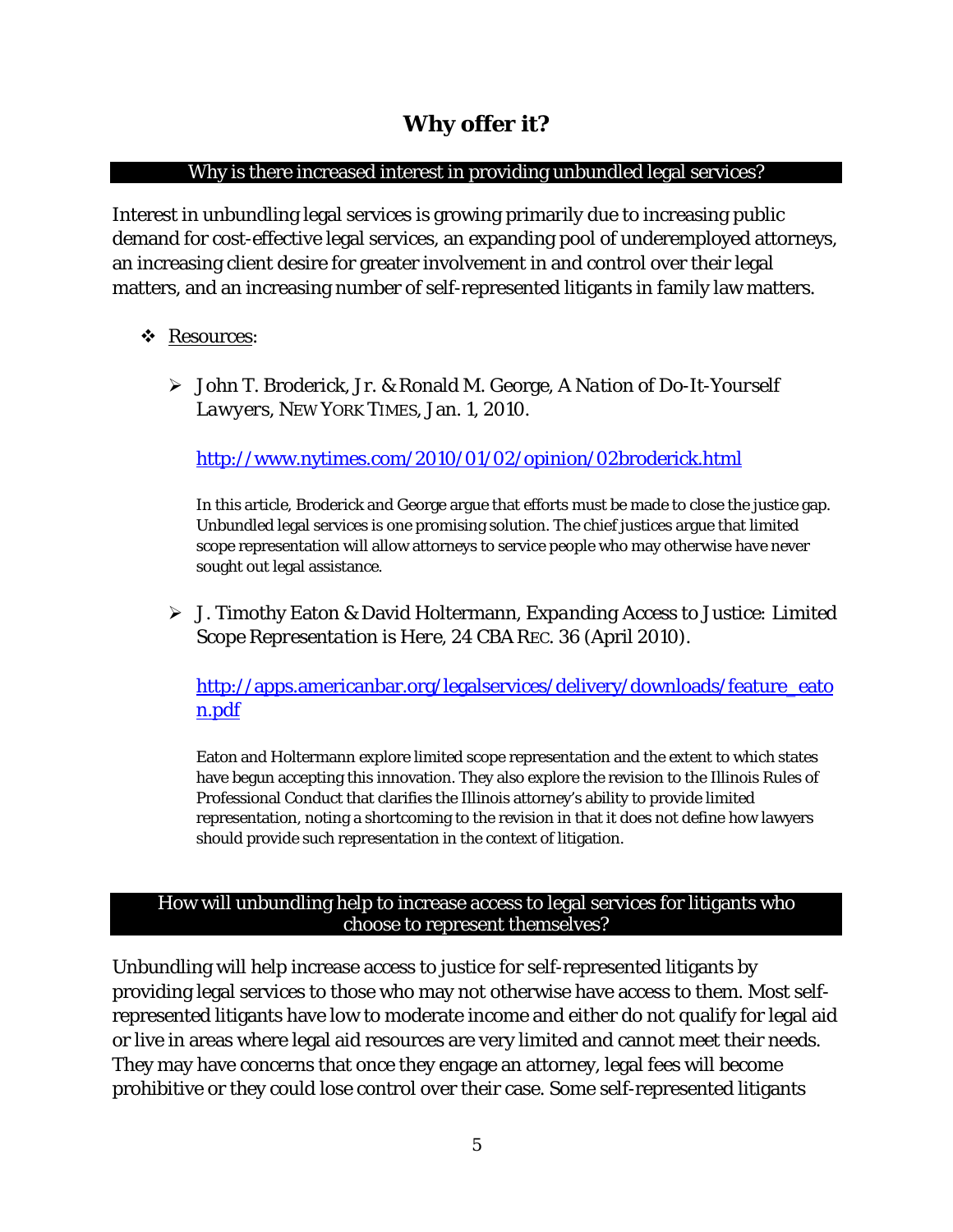may want an attorney, but only to provide advice, to coach them, or to assist them with their paperwork. Limited scope representation helps clients prepare documents legibly, completely, and accurately and helps them prepare their cases with a better understanding of the law and court procedures. It also gives them representation for portions of their cases, such as a court hearing.

- Resources:
	- $\triangleright$  ABA STANDING COMM. ON THE DELIVERY OF LEGAL SERV.. AN ANALYSIS OF RULES THAT ENABLE LAWYERS TO SERVE SELF-REPRESENTED LITIGANTS (2014).

http://www.americanbar.org/content/dam/aba/administrative/delivery\_leg al\_services/ls\_del\_unbundling\_white\_paper\_2014.authcheckdam.pdf

This White Paper by the ABA Standing Committee on the Delivery of Legal Services details the shifting paradigm—where litigants in today's courts are more often without representation—that is giving rise to alternative legal service delivery models.

 Kristin M. Blankley, *Adding by Subtracting: How Limited Scope Agreements for Dispute Resolution Representation Can Increase Access to Attorney Services*, 28 OHIO ST. J. ON DISP. RESOL. (2013).

<http://digitalcommons.unl.edu/lawfacpub/175/>

Blankley argues that by broadening the types of services lawyers provide to emphasize interviewing, case valuation, counseling, and settlement options, rather than litigationrelated services, lawyers can better help clients attain their real goals and interests.

## Does providing unbundled legal services benefit my family law practice?

<span id="page-11-0"></span>Attorneys recommend unbundled legal services because it is cost-effective for clients, keeps attorneys out of court, and reduces instances of irreversible client mistakes based on ignorance of the law.

Anecdotal information from lawyers who have extensively practiced limited scope representation suggests that it gives them a significant increase in job satisfaction by helping to reduce conflict for clients and allowing customization of their practice to meet each client's specific needs. Attorneys report gaining a better sense of control over their lives and freeing themselves from unnecessary trials and deadlines imposed by courts and opposing counsel. Clients express appreciation and gratitude for the delivery of cost-effective legal assistance, inspiring attorneys to continue offering these types of services. The limited representation model appears to have opened up an untapped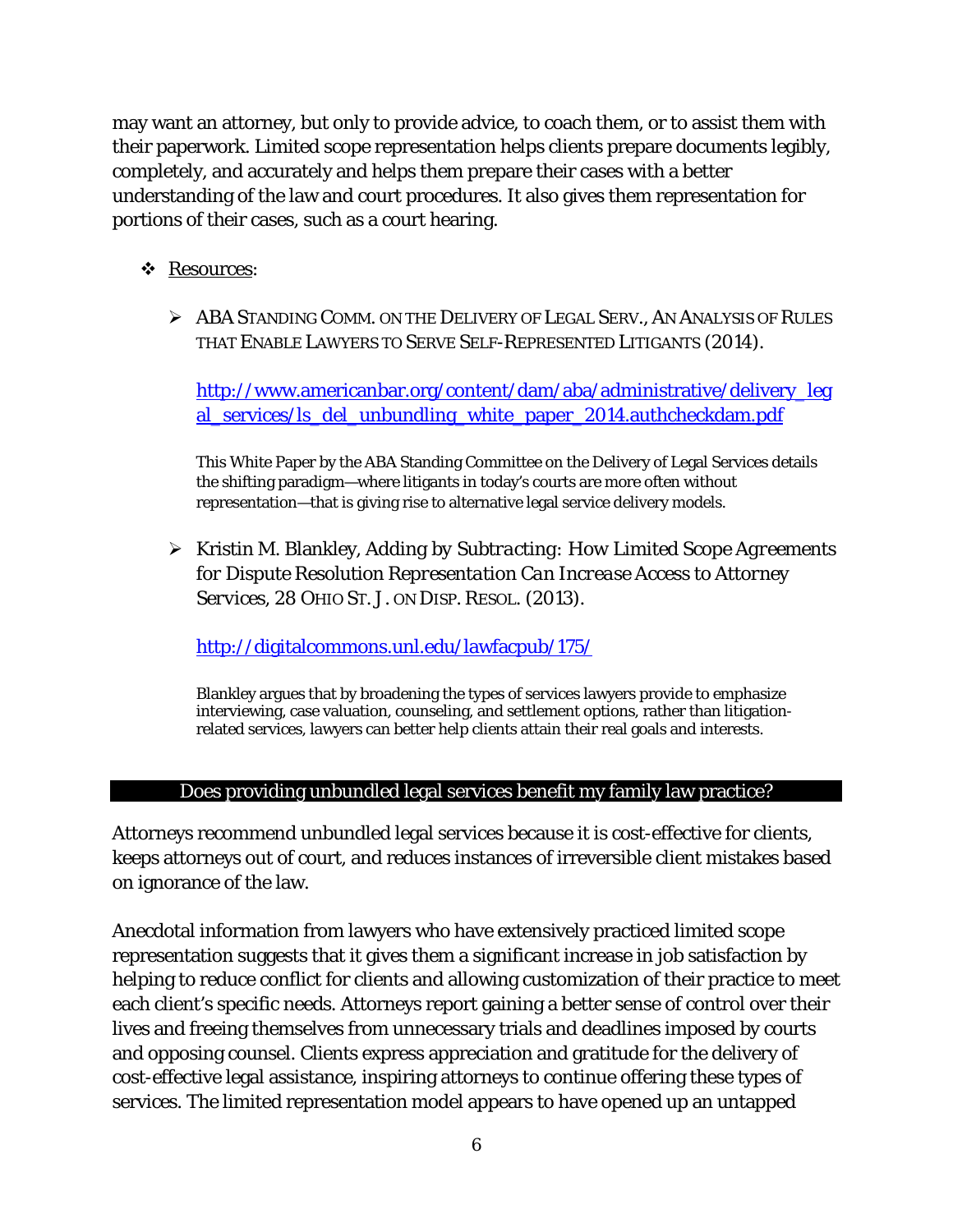market of clients, as well as offering increased financial satisfaction to attorneys practicing limited scope representation resulting from a clientele that, by paying up front, pays in full and on time.

- Resources:
	- Forrest S. Mosten, *Unbundled Legal Services Today—and Predictions for the Future*, 35 FAM. ADVOCATE 14 (2012).

[http://www.mostenmediation.com/books/articles/Unbundled\\_Legal\\_Servic](http://www.mostenmediation.com/books/articles/Unbundled_Legal_Services_Today_and_Predictions.pdf) [es\\_Today\\_and\\_Predictions.pdf](http://www.mostenmediation.com/books/articles/Unbundled_Legal_Services_Today_and_Predictions.pdf)

Mosten explores the various ways in which unbundling meets the needs of family lawyers, including reducing the risks of malpractice claims and bar complaints. This article also includes predictions on the expansive landscape of unbundled legal services in the future.

 FORREST S. MOSTEN, UNBUNDLING LEGAL SERVICES: A GUIDE TO DELIVERING LEGAL SERVICES A LA CARTE (2000).

[http://www.mostenmediation.com/books/unbundlinglegal.html\](http://www.mostenmediation.com/books/unbundlinglegal.html/)

Mosten's article describes the benefits attorneys can obtain from offering limited scope representation, including the surprising number of clients who initially seek only coaching services but later convert to full representation.

 Alejandra Navarro, *Law à la carte: Unbundled services increase access to justice and courtroom efficiency*, 18 QUINNIPIAC LAW 12 (2012).

[http://www.quinnipiac.edu/prebuilt/pdf/magazines/law\\_spring2012/law\\_sp](http://www.quinnipiac.edu/prebuilt/pdf/magazines/law_spring2012/law_spring12.pdf) [ring12.pdf](http://www.quinnipiac.edu/prebuilt/pdf/magazines/law_spring2012/law_spring12.pdf)

This article details some of the common concerns that have been voiced about unbundled legal services and the extent to which these concerns have played out in jurisdictions experimenting with this service delivery model.

 $\triangleright$  Ipsos MORI, Qualitative research exploring experiences and perceptions of unbundled legal services (2015).

[https://research.legalservicesboard.org.uk/wp-content/media/14-086345-](https://research.legalservicesboard.org.uk/wp-content/media/14-086345-01-Unbundling-Report-FINAL_060815.pdf) [01-Unbundling-Report-FINAL\\_060815.pdf](https://research.legalservicesboard.org.uk/wp-content/media/14-086345-01-Unbundling-Report-FINAL_060815.pdf)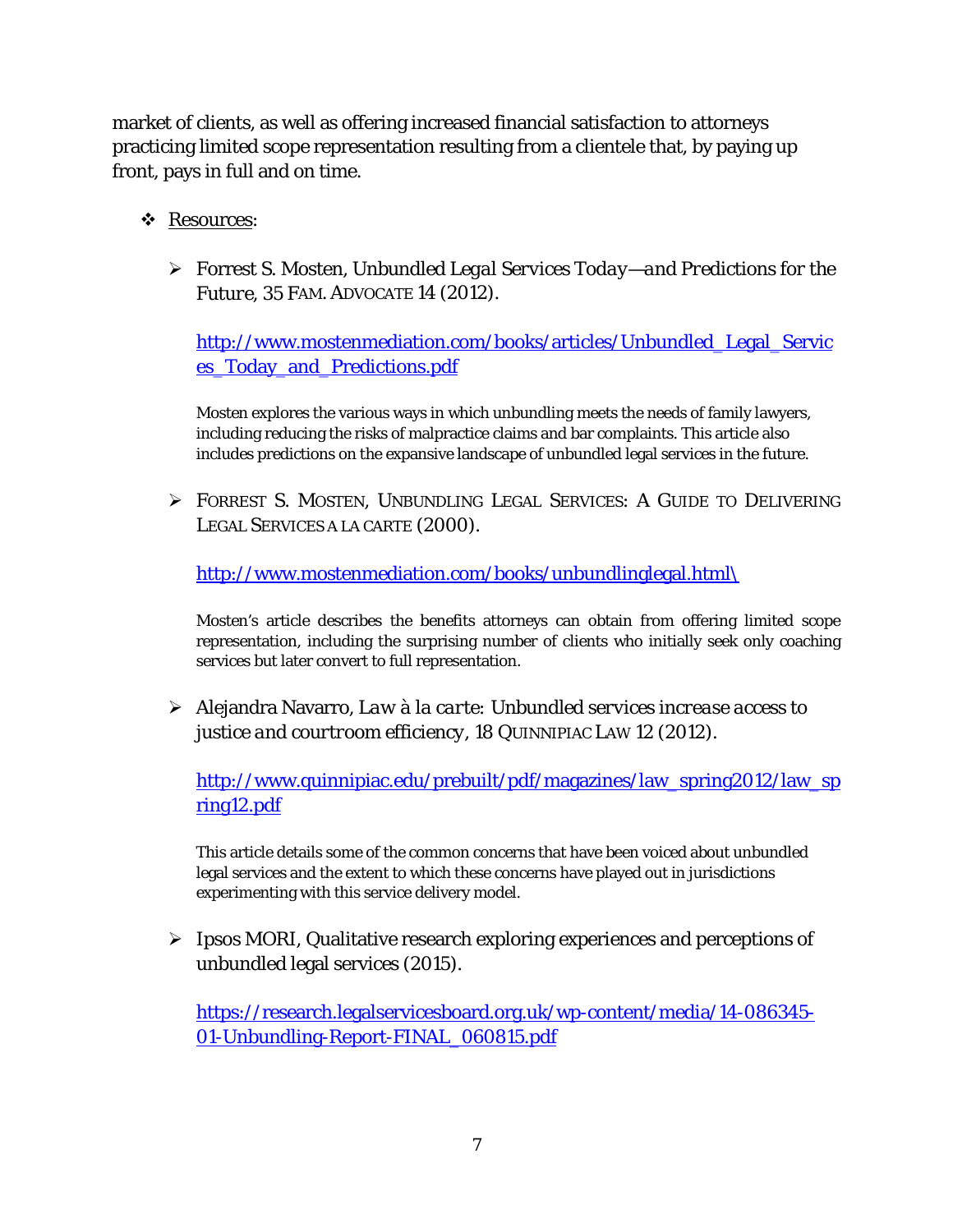This report, prepared for the England and Wales Legal Services Board and Legal Services Consumer Panel, explores consumer and provider experiences where legal services delivery had been formally organized as unbundled legal services.

#### Is there support for unbundled legal services among bar associations?

<span id="page-13-0"></span>The organized bar has become increasingly supportive of unbundled legal services, as members have come to realize that it simply is good business for everyone: clients get at least some legal services, lawyers get more business, and courts get assistance in moving their cases forward.

Increasing assistance from courts in several jurisdictions also has supported the use of limited scope representation. Formal recognition by many jurisdictions—in the form of court-imposed notice to the client of the attorney and the client's obligations in the case, court rules specifying limited scope attorney withdrawal and/or completion of the attorney's professional obligations, and approval of court forms designed to facilitate limited scope representation—have given limited scope representation a much higher profile.

#### Resources:

 ABA Resolution 108, February 11, 2013, American Bar Association – House of Delegates, 2013 Midyear Meeting, Dallas, Texas.

[http://www.americanbar.org/content/dam/aba/administrative/house\\_of\\_de](http://www.americanbar.org/content/dam/aba/administrative/house_of_delegates/2013_hod_midyear_meeting_daily_journal.authcheckdam.pdf) [legates/2013\\_hod\\_midyear\\_meeting\\_daily\\_journal.authcheckdam.pdf](http://www.americanbar.org/content/dam/aba/administrative/house_of_delegates/2013_hod_midyear_meeting_daily_journal.authcheckdam.pdf)

ABA Resolution 108 encourages practitioners to consider limiting the scope of representation when appropriate. The Resolution supports national and state efforts to develop rules and regulations clarifying attorneys' responsibilities and obligations as they relate to providing these services.

 STEPHANIE I. KIMBRO, LAWYERS MUT. LIAB.INS. CO. OF N.C., UNBUNDLED LEGAL SERVICES: RISK MANAGEMENT HANDOUTS OF LAWYERS MUTUAL (2010).

[http://files.lawyersmutualnc.com/risk-management-resources/risk](http://files.lawyersmutualnc.com/risk-management-resources/risk-management-handouts/avoiding-malpractice-traps/Unbundling_Legal_Services.pdf)[management-handouts/avoiding-malpractice](http://files.lawyersmutualnc.com/risk-management-resources/risk-management-handouts/avoiding-malpractice-traps/Unbundling_Legal_Services.pdf)[traps/Unbundling\\_Legal\\_Services.pdf](http://files.lawyersmutualnc.com/risk-management-resources/risk-management-handouts/avoiding-malpractice-traps/Unbundling_Legal_Services.pdf)

In this handout, Kimbro discusses the benefits of and best practices for integrating unbundled legal services into a legal practice. Resources in the handout include a flow chart for attorneys and sample engagement letters.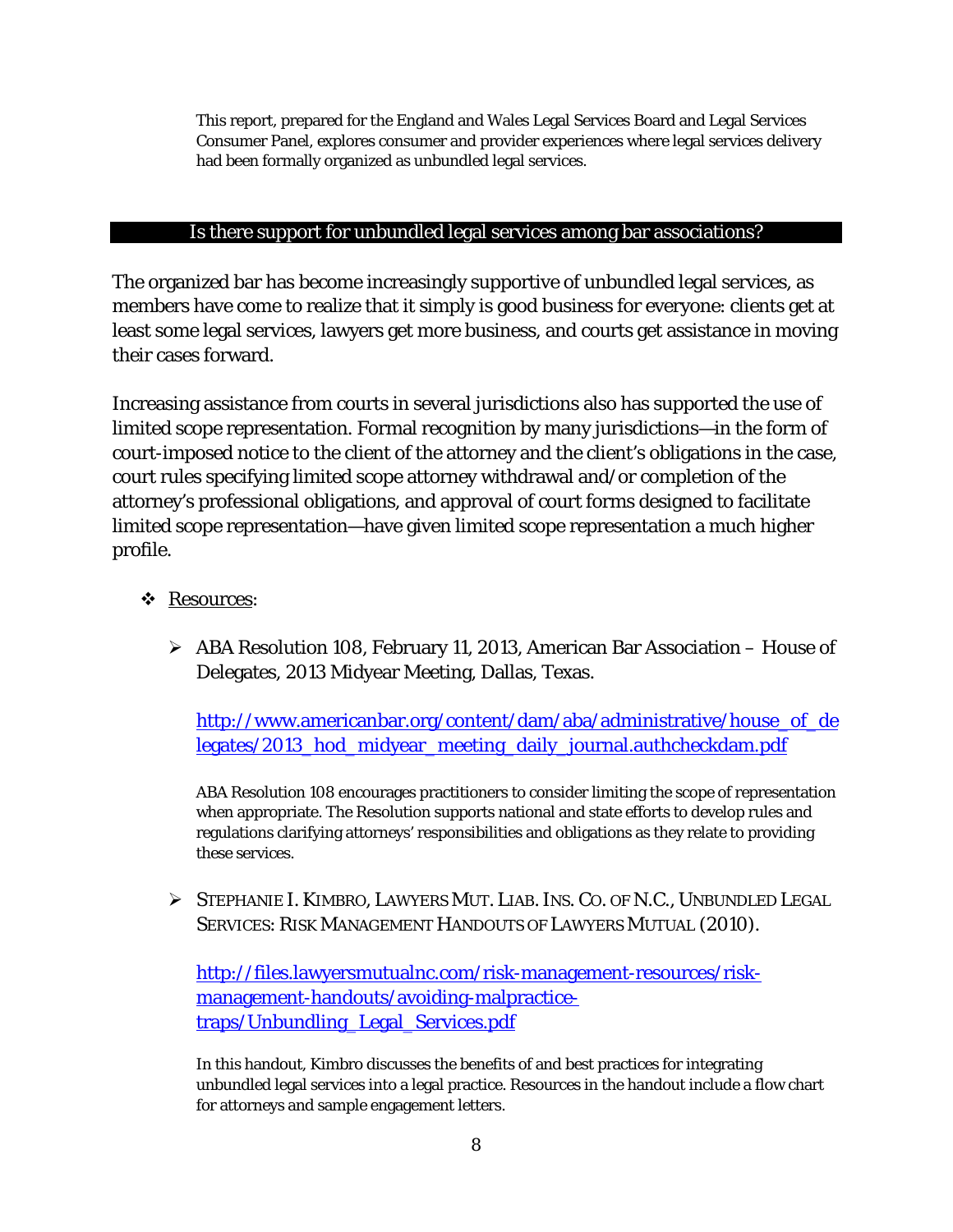Andrea R. Barter, *Limited assistance representation pilot program receives high marks, expands*, 15 LAW. J. 16 (2008).

[http://www.massbar.org/publications/lawyers](http://www.massbar.org/publications/lawyers-journal/2008/january/limited-assistance-representation-pilot-program-receives-high-marks,-expands)[journal/2008/january/limited-assistance-representation-pilot-program](http://www.massbar.org/publications/lawyers-journal/2008/january/limited-assistance-representation-pilot-program-receives-high-marks,-expands)[receives-high-marks,-expands](http://www.massbar.org/publications/lawyers-journal/2008/january/limited-assistance-representation-pilot-program-receives-high-marks,-expands)

This article reports on the success of the Hampden and Suffolk Probate and Family Courts limited assistance representation pilot program.

 Connecticut Bar Task Force on Limited Scope Representation, *Report of the CBA Task Force on Limited Scope Representation* (rev. Oct. 8, 2012).

[http://c.ymcdn.com/sites/www.ctbar.org/resource/group/641186f5-de53-](http://c.ymcdn.com/sites/www.ctbar.org/resource/group/641186f5-de53-4d42-87c6-bf25a3280c29/Litigation_Section/Report-of-Task-Force-on-Limi.pdf?hhSearchTerms=%22limited+and+scope+and+representation%22) [4d42-87c6-bf25a3280c29/Litigation\\_Section/Report-of-Task-Force-on-](http://c.ymcdn.com/sites/www.ctbar.org/resource/group/641186f5-de53-4d42-87c6-bf25a3280c29/Litigation_Section/Report-of-Task-Force-on-Limi.pdf?hhSearchTerms=%22limited+and+scope+and+representation%22)[Limi.pdf?hhSearchTerms=%22limited+and+scope+and+representation%22](http://c.ymcdn.com/sites/www.ctbar.org/resource/group/641186f5-de53-4d42-87c6-bf25a3280c29/Litigation_Section/Report-of-Task-Force-on-Limi.pdf?hhSearchTerms=%22limited+and+scope+and+representation%22)

This Report sets forth the findings of the Connecticut Bar Association Task Force, in favor of limited scope representation. The CBA Task Force details the challenges giving rise to this innovative service delivery model and explores how acceptance of this practice would benefit the courts, legal consumers, and the bar.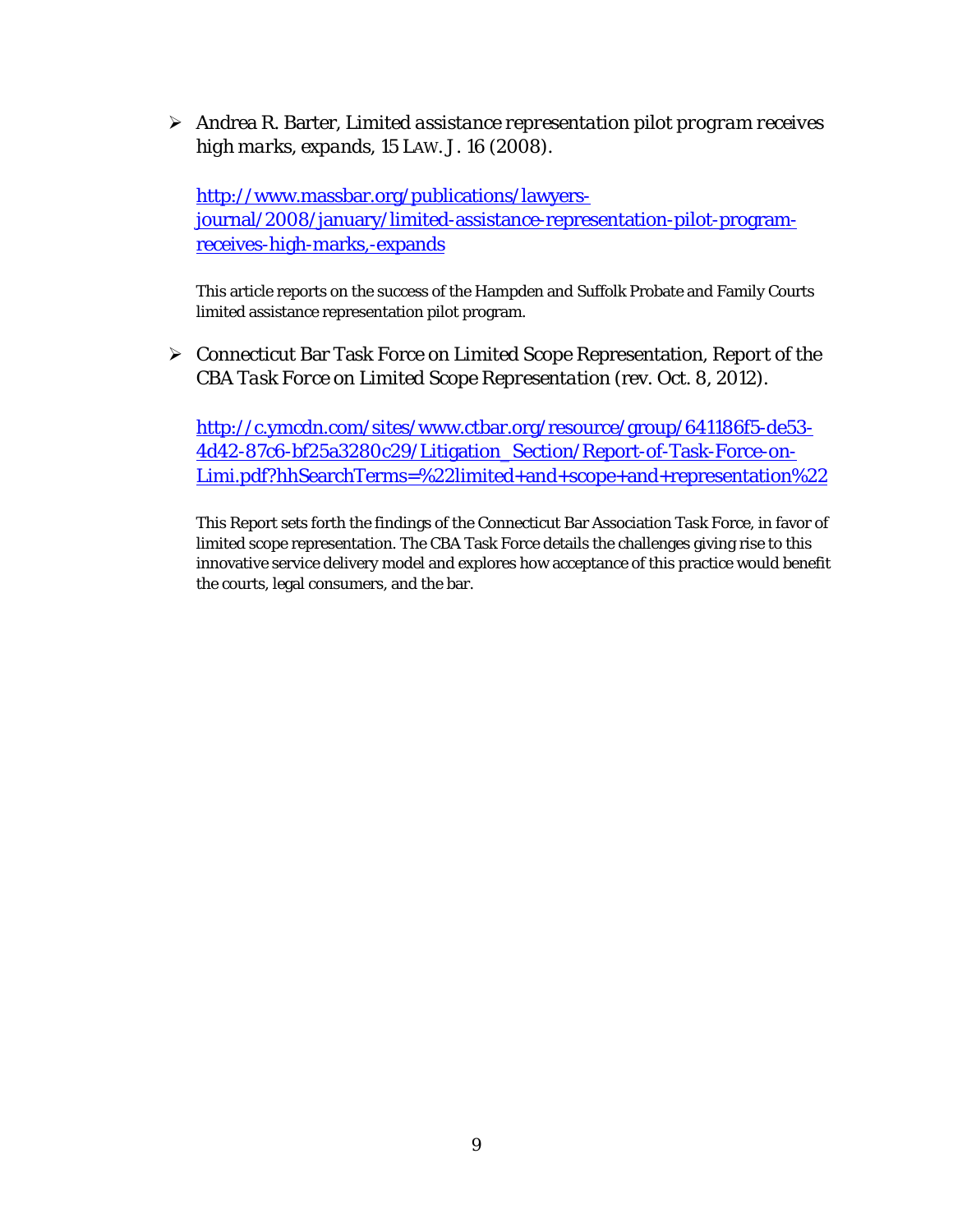## Does my state allow for the practice of unbundled legal services?

<span id="page-15-1"></span><span id="page-15-0"></span>Most states provide for some form of limited scope representation. However, the rules vary.

- Resources:
	- ABA Unbundling Resource Center, Court Rules.

[http://www.americanbar.org/groups/delivery\\_legal\\_services/resources/pro](http://www.americanbar.org/groups/delivery_legal_services/resources/pro_se_unbundling_resource_center/court_rules.html) [\\_se\\_unbundling\\_resource\\_center/court\\_rules.html](http://www.americanbar.org/groups/delivery_legal_services/resources/pro_se_unbundling_resource_center/court_rules.html)

This American Bar Association compilation of state court rules pertaining to limited scope representation details relevant professional conduct, ethics, and civil procedure rules across the country.

 National Center for State Courts, *Self-Representation State Links: Unbundling Rules*.

[http://www.ncsc.org/Topics/Access-and-Fairness/Self-](http://www.ncsc.org/Topics/Access-and-Fairness/Self-Representation/State-Links.aspx?cat=Unbundling%20Rules)[Representation/State-Links.aspx?cat=Unbundling%20Rules](http://www.ncsc.org/Topics/Access-and-Fairness/Self-Representation/State-Links.aspx?cat=Unbundling%20Rules)

This National Center for State Courts resource page contains links to state unbundling rules.

 $\triangleright$  ABA STANDING COMM. ON THE DELIVERY OF LEGAL SERV.. AN ANALYSIS OF RULES THAT ENABLE LAWYERS TO SERVE SELF-REPRESENTED LITIGANTS (2014).

[http://www.americanbar.org/content/dam/aba/administrative/delivery\\_legal\\_services/l](http://www.americanbar.org/content/dam/aba/administrative/delivery_legal_services/ls_del_unbundling_white_paper_2014.authcheckdam.pdf) s del unbundling white paper 2014.authcheckdam.pdf

This ABA Standing Committee on the Delivery of Legal Services White Paper provides a detailed look at the ways in which states around the country are drafting or amending rules of conduct and procedure that allow attorneys to provide limited scope representation.

## Should I worry about the ethics of providing limited scope representation?

<span id="page-15-2"></span>An attorney must follow all ethical rules and standards of professional responsibility whether providing full or partial representation. Earlier concerns arising from the provision of representation for only a portion of a case have for the most part been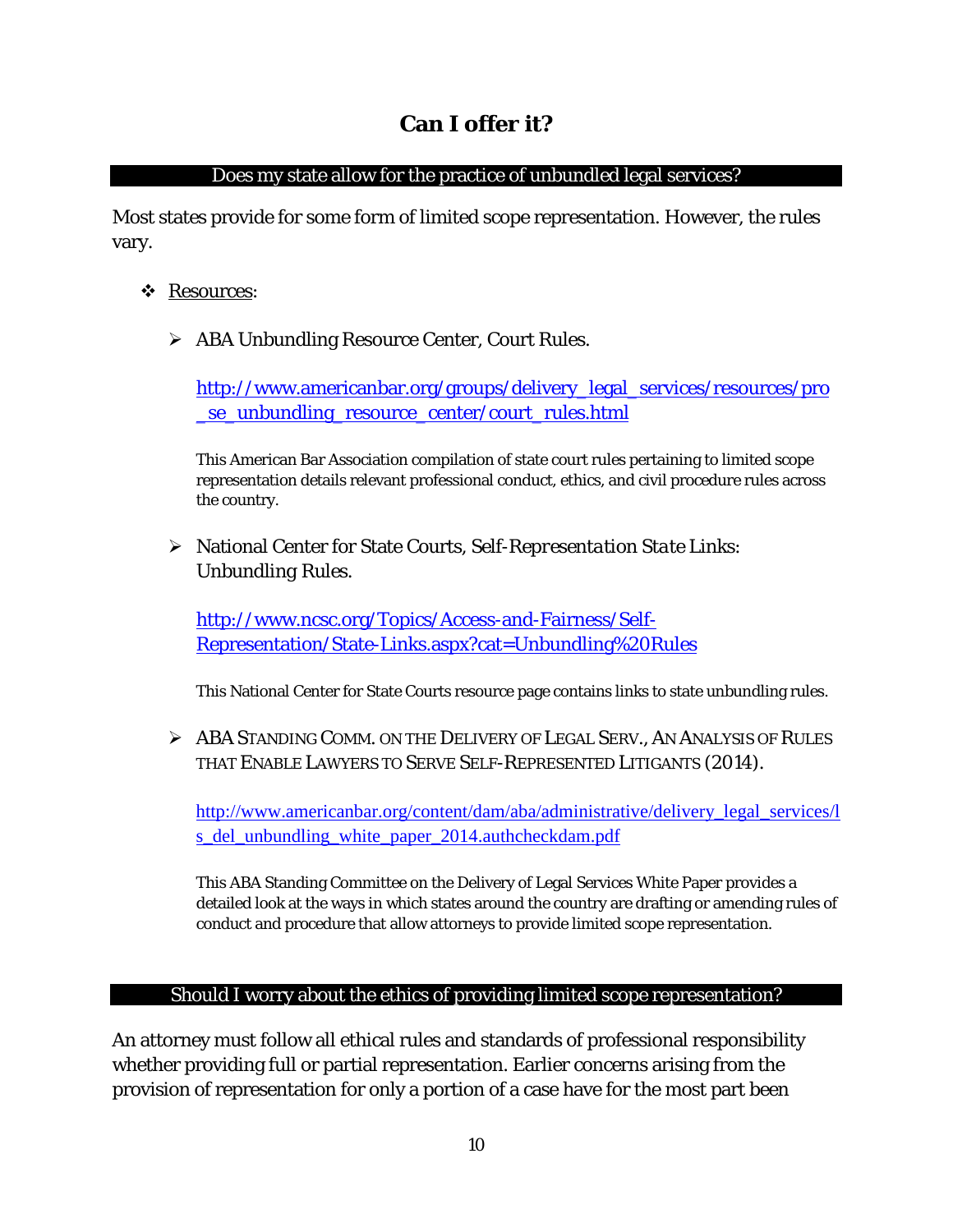resolved. According to Rule 1.2 of the ABA Rules of Professional Conduct, a lawyer may limit the scope of representation as long as 1) the limitation is reasonable under the circumstances and 2) the client gives informed consent. The model rules or substantially similar rules have been adopted in most states. *E.g, see* ABA Center for Professional Responsibility, State Adoption of the ABA Model Rules of Professional Conduct at:

http://www.americanbar.org/groups/professional\_responsibility/publications/model rules of professional conduct/alpha list state adopting model rules.html.

## Resources:

Stephanie L. Kimbro, *The Ethics of Unbundling*, 33 FAM. ADVOCATE 27 (2010).

## [http://www.americanbar.org/publications/gpsolo\\_ereport/2011/october\\_20](http://www.americanbar.org/publications/gpsolo_ereport/2011/october_2011/ethics_unbundling.html) [11/ethics\\_unbundling.html](http://www.americanbar.org/publications/gpsolo_ereport/2011/october_2011/ethics_unbundling.html)

This article explores how attorneys and firms can ethically provide limited scope representation. Kimbro provides guidance on determining whether limited scope representation is appropriate for a particular attorney and/or firm, and includes practical steps that members of the profession can take to ensure that clients and cases are appropriate for limited scope representation.

#### <span id="page-16-0"></span>What do the ABA Model Rules mean by "reasonable under the circumstances"?

Generally, this refers to competent and diligent representation. (ABA Model Rules Comment [7] to MRPC 1.2.) Competent representation requires the legal knowledge, skill, thoroughness, and preparation reasonably necessary for the representation. An attorney must be competent in the area of law in which she or he is offering unbundled legal services, and must make sufficient inquiry of the client and obtain all the facts necessary to give good legal advice. Diligent representation means that a lawyer must not neglect a legal matter entrusted to the lawyer. (MRPC 1.1 and 1.3.)

An unreasonable limitation is that which interferes with the knowledge, skill, thoroughness, or preparation required to competently represent the client.

For example, if a client wants general information concerning an uncomplicated legal problem, the lawyer and client can agree that the lawyer's services would be limited to a brief telephone consultation. However, to be reasonable under those circumstances, the amount of time allocated must be sufficient to yield advice on which the client could rely. Similarly, a lawyer may represent a client for only the temporary orders hearing in a divorce case because it is a discrete event, but, because the various financial issues are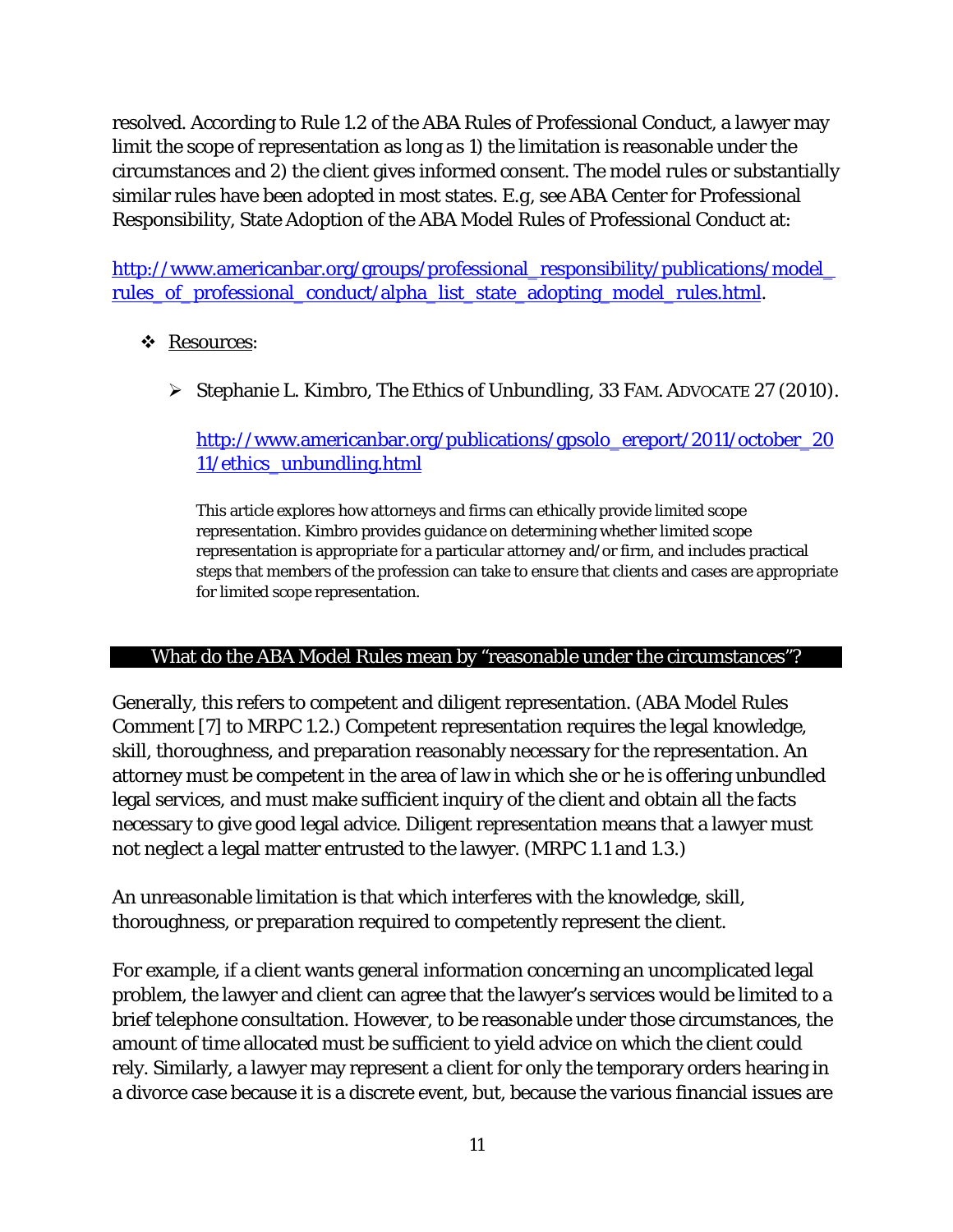intertwined, may not represent a client for a division of marital property permanent orders hearing without including the issues of maintenance and attorney fees.

## What do the ABA Model Rules mean by "informed consent"?

<span id="page-17-0"></span>"Agreement by a person to a proposed course of conduct after a lawyer has communicated adequate information and explanation about the material risks of and reasonably available alternatives to the proposed course of conduct." (MRPC 1.0(g).)

A lawyer should include in his or her retainer agreement an explanation about the advantages of full representation, along with the disadvantages of additional costs, as well as the less costly, but perhaps more difficult, alternative of proceeding *pro se*.

#### I am concerned that I will have more malpractice exposure. Will my risk for malpractice increase?

<span id="page-17-1"></span>Data thus far seems to indicate that it should not. Attorneys currently practicing unbundled representation have not seen distinction in coverage or higher rates for malpractice insurance.

- Resources:
	- STEPHANIE I. KIMBRO, LAWYERS MUT. LIAB.INS. CO. OF N.C., UNBUNDLED LEGAL SERVICES: RISK MANAGEMENT HANDOUTS OF LAWYERS MUTUAL (2010).

[http://files.lawyersmutualnc.com/risk-management-resources/risk](http://files.lawyersmutualnc.com/risk-management-resources/risk-management-handouts/avoiding-malpractice-traps/Unbundling_Legal_Services.pdf)[management-handouts/avoiding-malpractice](http://files.lawyersmutualnc.com/risk-management-resources/risk-management-handouts/avoiding-malpractice-traps/Unbundling_Legal_Services.pdf)[traps/Unbundling\\_Legal\\_Services.pdf](http://files.lawyersmutualnc.com/risk-management-resources/risk-management-handouts/avoiding-malpractice-traps/Unbundling_Legal_Services.pdf)

In this handout, Kimbro discusses best practices for lessening malpractice risk when integrating unbundled legal services into a legal practice.

 Colorado Bar Association, *Practical and Ethical Considerations to Integrated Unbundled Legal Services* (2015).

[https://www.cobar.org/repository/ModestMeans/Practical\\_and\\_Ethical\\_Mo](https://www.cobar.org/repository/ModestMeans/Practical_and_Ethical_ModerateIncome.pdf) [derateIncome.pdf](https://www.cobar.org/repository/ModestMeans/Practical_and_Ethical_ModerateIncome.pdf)

According to the information provided in this comprehensive Handbook, malpractice carriers have not reported additional claims related to unbundled legal services and attorneys providing unbundled services have not seen a distinction in terms of coverage or costs when disclosing to insurers that they are handling cases on a limited scope basis.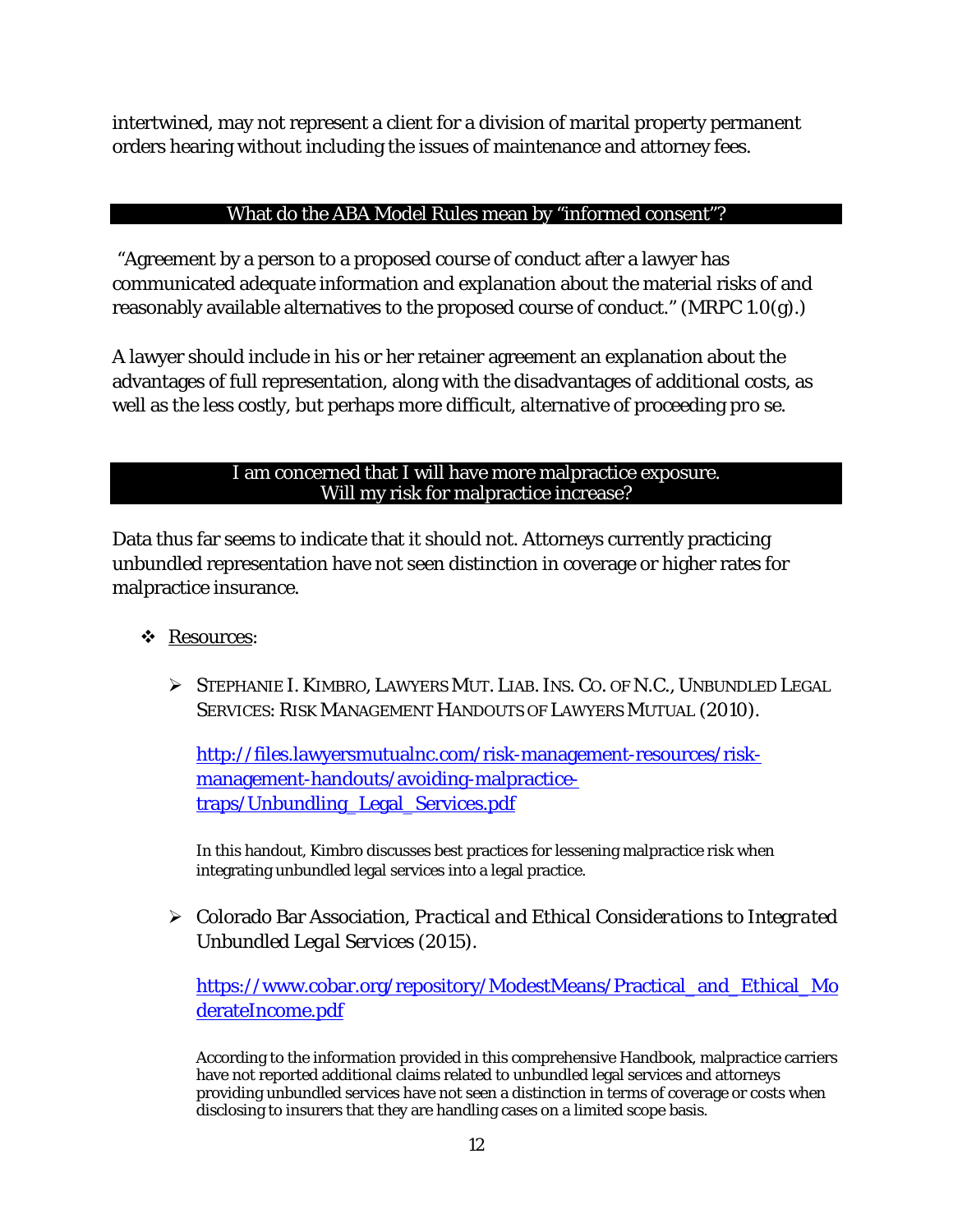#### <span id="page-18-0"></span>Family law cases require adjudication. How do I respond to those who maintain that such matters cannot be handled in a "piecemeal" fashion?

Discrete task representation has been standard practice outside of the arena of adjudicatory matters, but because attorneys traditionally are taught to approach litigation cases strategically and systematically, they have been slower to accept unbundling for matters requiring adjudication. This is changing because of: 1) increased availability of education and training to help attorneys recognize cases and clients suitable for discrete task representation; 2) clarification of professional ethical concerns; 3) increased number of jurisdictions providing rules and forms governing entry and withdrawal of limited service appearances; and 4) marketplace pressures caused by increased need for legal services by people of low and modest income and lack of available work for new attorneys.

## Resources:

 STEPHANIE KIMBRO, SERVING THE DIY CLIENT: A GUIDE TO UNBUNDLING LEGAL SERVICES FOR THE PRIVATE PRACTITIONER (2012).

[http://virtuallawpractice.org/wp-content/uploads/2012/03/Serving-the-](http://virtuallawpractice.org/wp-content/uploads/2012/03/Serving-the-DIY-Client-Ebook-4.7.12.pdf)[DIY-Client-Ebook-4.7.12.pdf](http://virtuallawpractice.org/wp-content/uploads/2012/03/Serving-the-DIY-Client-Ebook-4.7.12.pdf)

Agreeing that unbundling is not appropriate for every case or every client, Kimbro enumerates factors that an attorney should consider in determining whether a case may be unbundled.

 Forrest S. Mosten, *Unbundled Legal Services Today—and Predictions for the Future*, 35 FAM. ADVOCATE 14 (2012).

[http://www.mostenmediation.com/books/articles/Unbundled\\_Legal\\_Servic](http://www.mostenmediation.com/books/articles/Unbundled_Legal_Services_Today_and_Predictions.pdf) [es\\_Today\\_and\\_Predictions.pdf](http://www.mostenmediation.com/books/articles/Unbundled_Legal_Services_Today_and_Predictions.pdf)

Mosten argues that the unbundled legal services delivery model is beneficial to family law attorneys and clients. Predictions for unbundling in the future include an increased demand by clients for these services.

 Michele N. Struffolino, *Taking Limited Representation to the Limits: The Efficacy of Using Unbundled Legal Services in Domestic-Relationship Matters Involving Litigation*, 2 ST. MARY'S J. LEG. MAL. & ETHICS 166 (2012).

[http://www.stmaryslawjournal.org/pdfs/struffolino\\_final.pdf](http://www.stmaryslawjournal.org/pdfs/struffolino_final.pdf)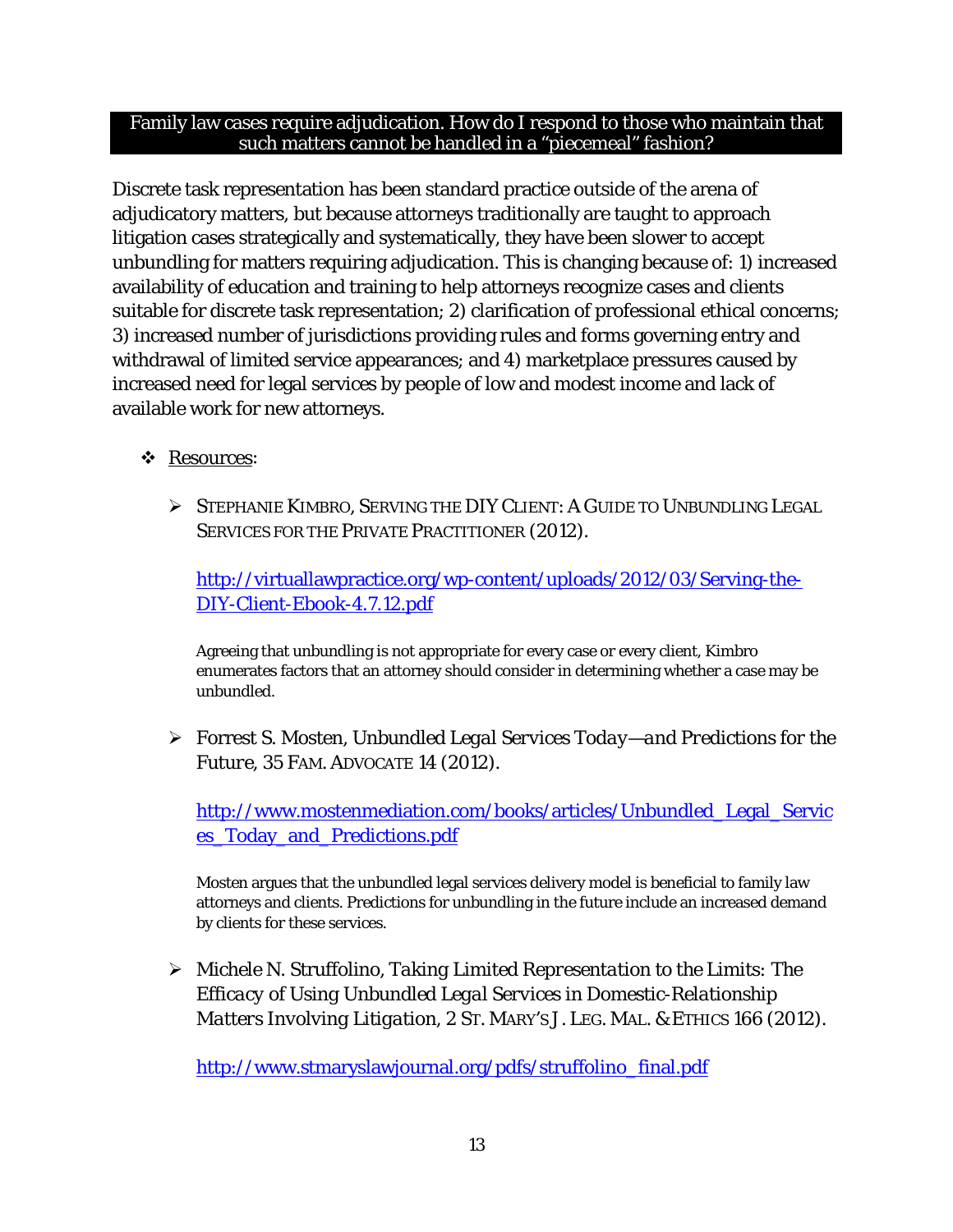This article details the difficulties created by providing unbundled legal services in domestic relations cases. In arguing that full service representation is critical in domestic relations cases, Struffolino compares limited scope representation services to full service representation models.

 Kristin M. Blankley, *Adding by Subtracting: How Limited Scope Agreements for Dispute Resolution Representation Can Increase Access to Attorney Services*, 28 OHIO ST. J. ON DISP. RESOL. (2013).

<http://digitalcommons.unl.edu/lawfacpub/175/>

Blankley urges that limited scope representation be used more often in providing representation in dispute settling procedures and less often in conducting traditional courtrequired tasks, such as pleading, drafting, and court appearances.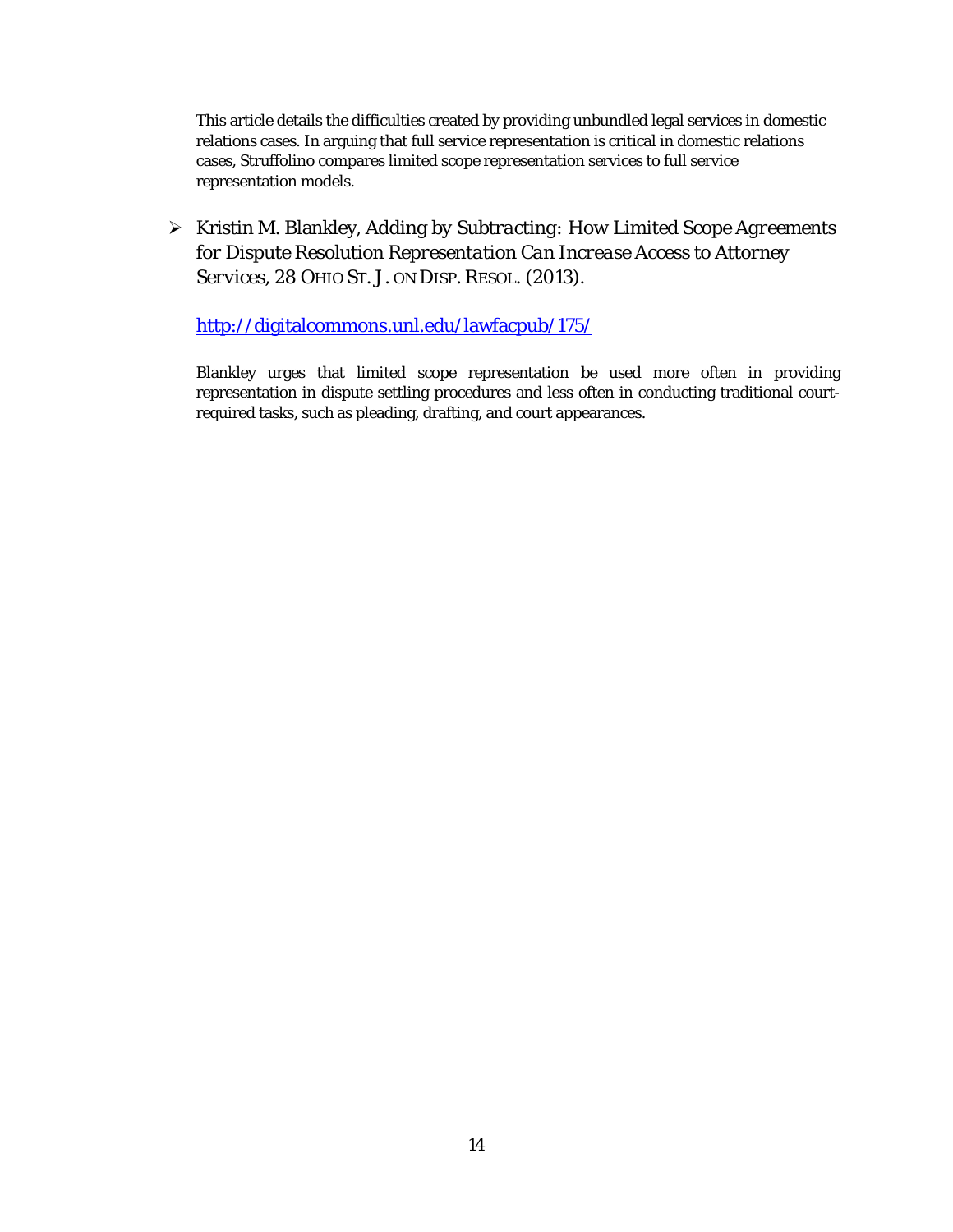# **How do I implement it into my practice?**

#### <span id="page-20-1"></span><span id="page-20-0"></span>What should I consider before I take on a limited representation case? Is every case suitable for unbundled legal services? If not, how do I tell which cases are or are not?

Before agreeing to provide limited scope services, an attorney must evaluate whether the matter is appropriate for limited scope representation. Some family law cases are too complex strategically and tactically to allow for a workable allocation of responsibilities between the attorney and the client. Also, cases involving issues relating to alleged violent behavior usually are not suitable for partial representation. You should consider whether:

- The case can be broken down into concrete steps that can be easily divided between client and lawyer;
- There are complex issues;
- All of the parties have been identified;
- The other side will be difficult to locate and/or serve;
- There is a critical deadline looming, and if the client is responsible for meeting that deadline, whether he/she is capable of doing so;
- You are able to verify the client's material facts and, if not, whether the client understands the consequences of proceeding without your verification;
- Making a limited court appearance is permitted in your jurisdiction, if you will need to do so
- \* Resources:
	- Trial Court of Massachusetts, Limited Assistance Representation Training Manual.

<http://www.mass.gov/courts/docs/lar-training-manual.pdf>

This Massachusetts Trial Court Training Manual includes information, training curriculum, recommendations, and sample forms that can be used to implement limited assistance representation in practice.

 Colorado Bar Association, *Practical and Ethical Considerations to Integrated Unbundled Legal Services* (2015).

[https://www.cobar.org/repository/ModestMeans/Practical\\_and\\_Ethical\\_Mo](https://www.cobar.org/repository/ModestMeans/Practical_and_Ethical_ModerateIncome.pdf) [derateIncome.pdf](https://www.cobar.org/repository/ModestMeans/Practical_and_Ethical_ModerateIncome.pdf)

This Colorado Bar Association Handbook compiles detailed background information and instructions on the practice of unbundling.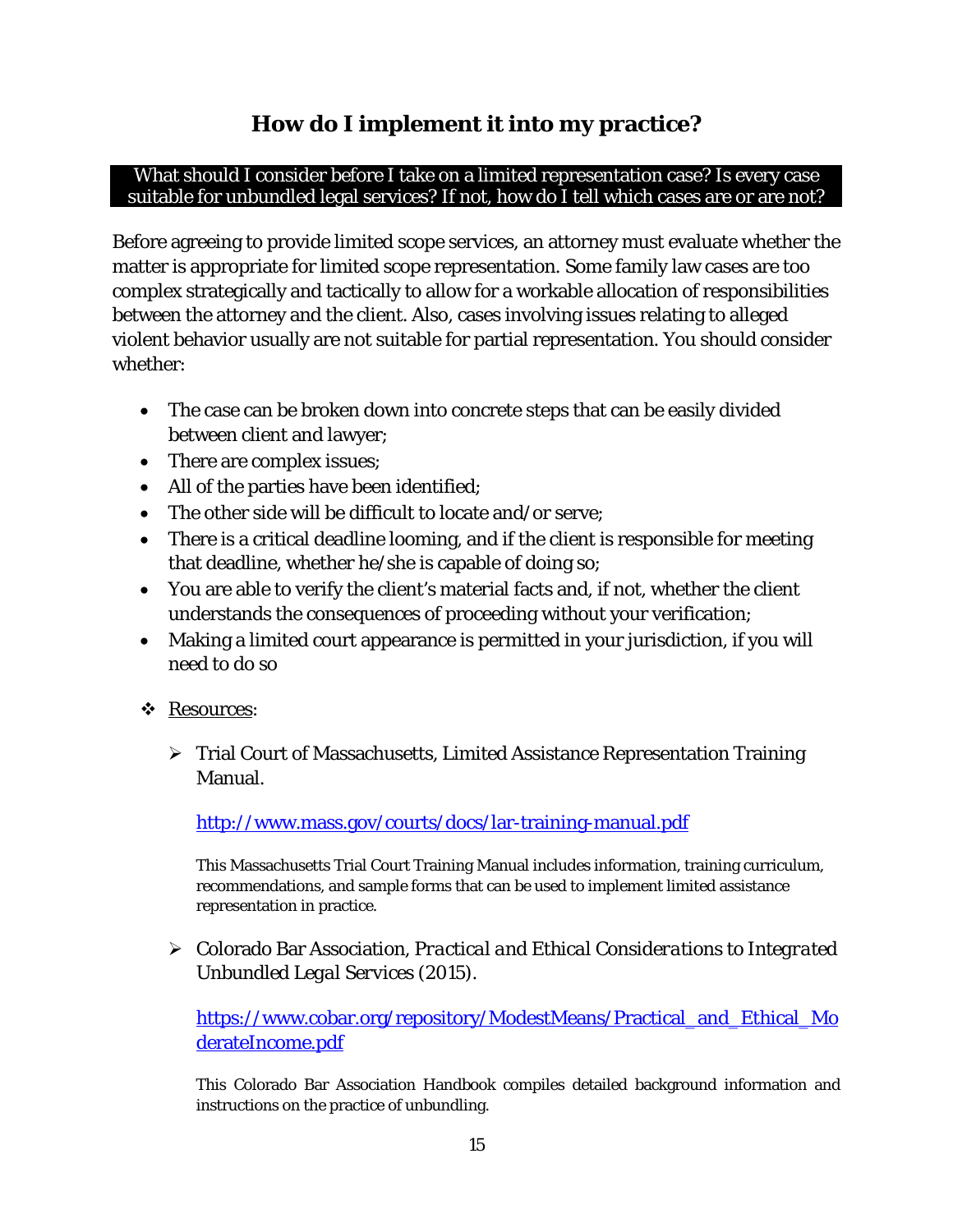#### Do I need to screen potential clients?

<span id="page-21-0"></span>Yes. Some clients may not be suitable for limited scope representation. In most situations, limited representation should be used when an attorney reasonably believes that the client can adequately represent himself or herself in the balance of the matter. Cases involving alleged violent behavior, however, are usually not suitable for partial representation.

You should evaluate whether the potential client has the mental, emotional, and physical capacity to carry out his/her portion of the legal work; has funds to proceed; has reasonable expectations given the facts and circumstances of the case; and is capable of appearing in court on his/her own. You should also determine the relative distribution of power between the parties and whether you think you can work with the client.

Attorneys caution that some potential clients seek unbundled services to avoid compliance with their obligations, e.g., full disclosure, and that evaluating client motivation for seeking limited representation is a necessary screening component.

## Resources:

 Beverly Michaelis, *Unbundling in the 21st Century: How to Reduce Malpractice Exposure While Meeting Client Needs*, OR. ST. BAR BULLETIN (August/September 2010).

<https://www.osbar.org/publications/bulletin/10augsep/practice.html>

This article details how screening is the key to minimizing malpractice exposure in a limited scope representation practice. Michaelis provides a comprehensive list of considerations pertaining to the client and the case, and explores how virtual or online practices can implement unbundled legal services.

 STEPHANIE KIMBRO, LIMITED SCOPE LEGAL SERVICES: UNBUNDLING AND THE SELF-HELP CLIENT (2012).

This book provides lawyers from diverse practice backgrounds with practical and tested solutions for incorporating unbundled legal services into their practices. Kimbro includes a checklist for implementation and tips by practice area.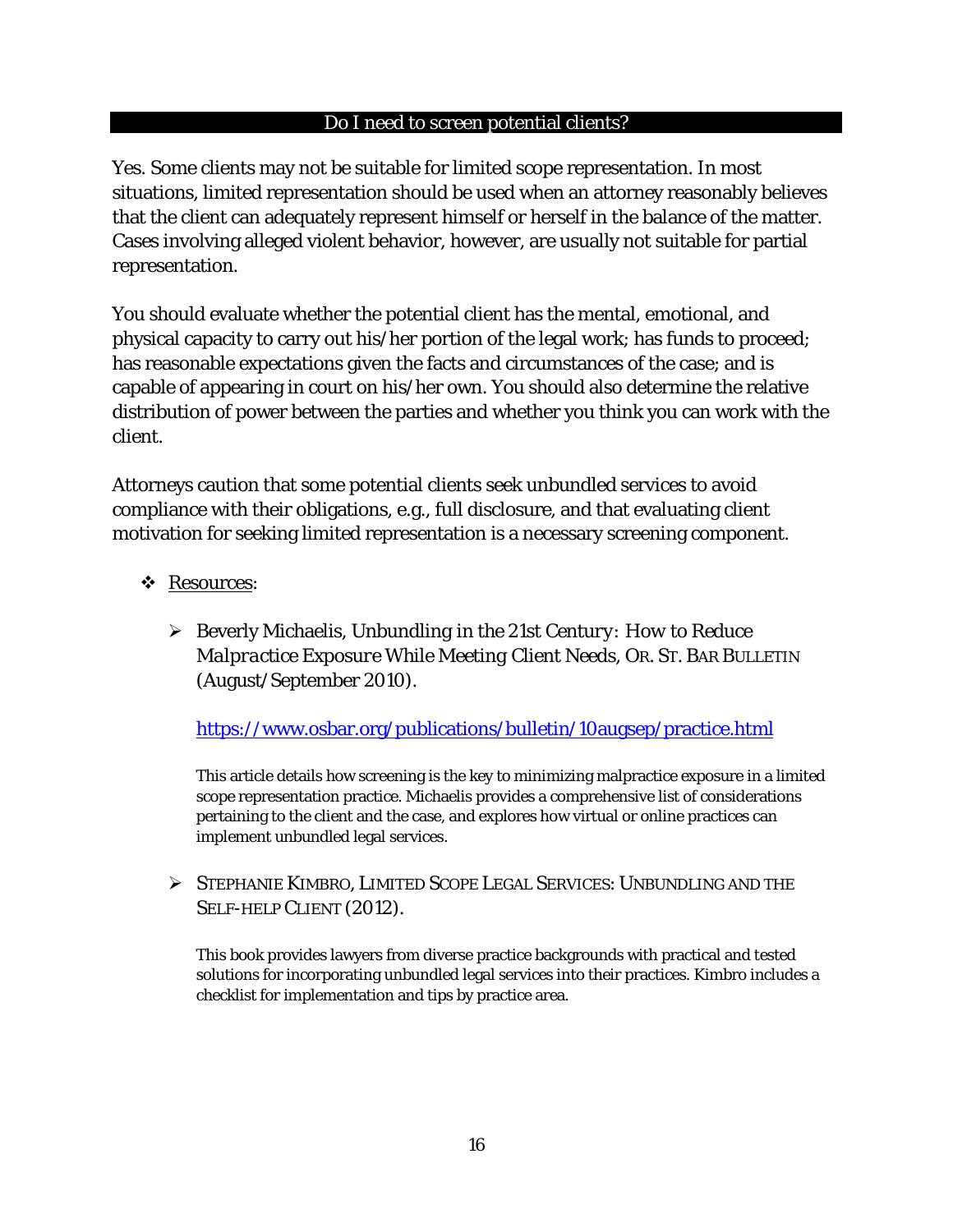M. SUE TALIA & MARY LAVERY FLYNN, LTD. REPRESENTATION COMM., CAL. COMM'N ON ACCESS TO JUSTICE, FAMILY LAW LIMITED SCOPE REPRESENTATION RISK MANAGEMENT MATERIALS.

[http://www.unbundledlaw.org/downloads/2013%20FL%20Risk%20Manage](http://www.unbundledlaw.org/downloads/2013%20FL%20Risk%20Management%20Materials.pdf) [ment%20Materials.pdf](http://www.unbundledlaw.org/downloads/2013%20FL%20Risk%20Management%20Materials.pdf)

Talia and Flynn provide a comprehensive guide addressing risk management for attorneys engaging in limited scope representation. The guide includes best practices, flow charts, check lists, and samples of fee agreements and client communication letters.

#### Must the agreement I have reached with my client regarding the scope of representation be in writing?

<span id="page-22-0"></span>Although rules of professional conduct do not require it, to minimize future disputes regarding the scope of limited representation, it is essential that your retainer agreement concerning unbundling be in writing and clearly reflect that you will handle certain parts of the matter and that your client will be responsible for the other parts.

- \* Resources:
	- Nicole Black, *Unbundled legal services: Steph Kimbro tells you everything you need to know*, MYCASE, Feb. 26, 2013.

[http://www.mycase.com/blog/2013/02/unbundled-legal-services-steph](http://www.mycase.com/blog/2013/02/unbundled-legal-services-steph-kimbro-tells-you-everything-you-need-to-know)[kimbro-tells-you-everything-you-need-to-know](http://www.mycase.com/blog/2013/02/unbundled-legal-services-steph-kimbro-tells-you-everything-you-need-to-know)

In this interview, well-known author Stephanie Kimbro discusses the fundamentals of unbundled legal services, including the benefits and drawbacks, relevant ethical issues, and foreseeable trends in unbundled legal services. Kimbro also covers the suitability of the virtual law firm to the delivery of unbundled legal services and advises attorneys on how best to implement this model into their practices.

 STEPHANIE KIMBRO, LIMITED SCOPE LEGAL SERVICES: UNBUNDLING AND THE SELF-HELP CLIENT (2012).

This book provides lawyers from diverse practice backgrounds with practical and tested solutions for incorporating unbundled legal services into their practices. Kimbro includes a checklist for implementation and tips by practice area.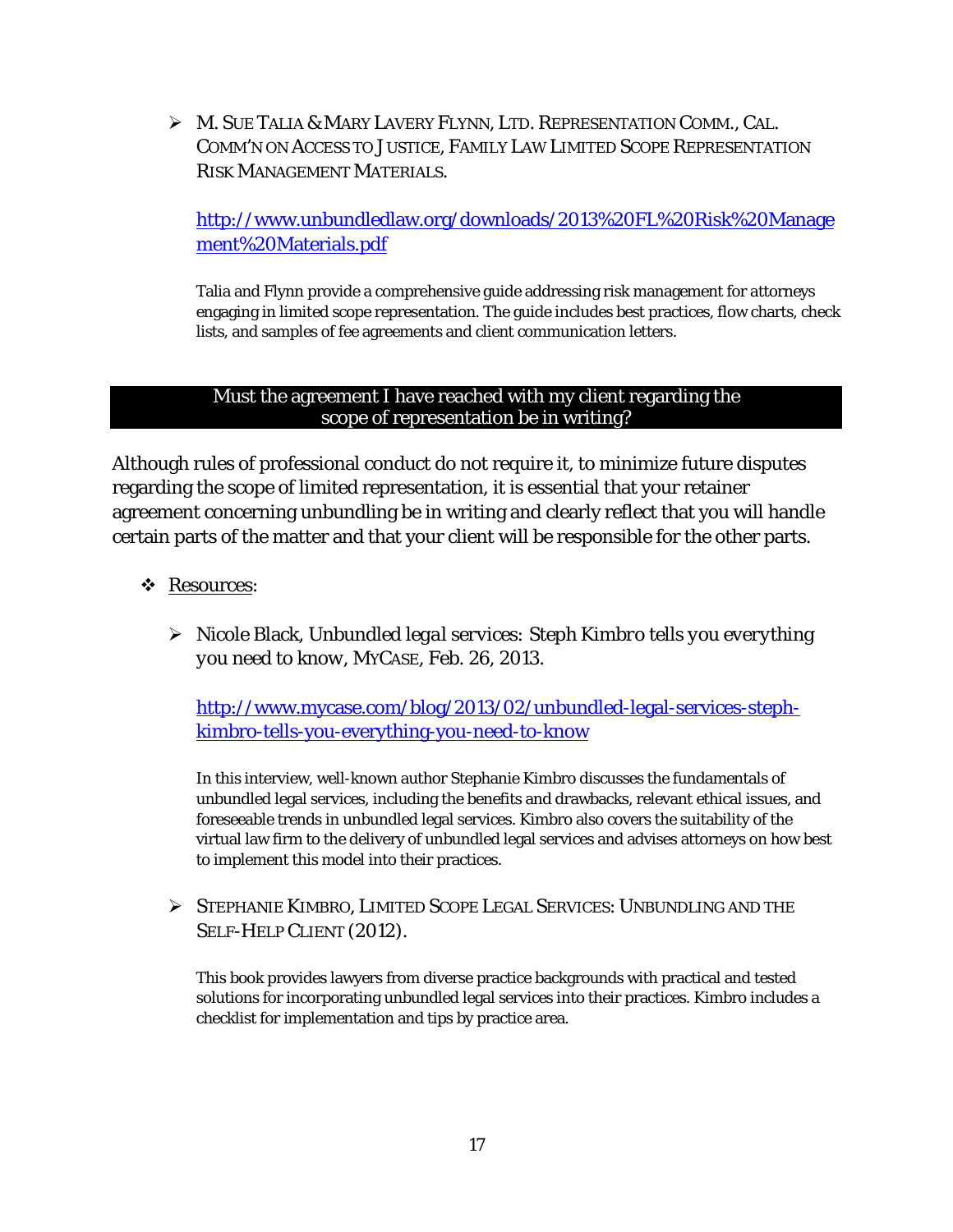### Am I obligated to do anything outside of the agreed upon limited scope?

<span id="page-23-0"></span>The duty to communicate requires that the attorney make adequate disclosure to ensure the client understands the limited scope of the representation, as well as the risks and available alternatives to the limited representation.

## Resources:

 $\triangleright$  RONALD E. MALLEN & ALLISON MARTIN RHODES, LEGAL MALPRACTICE (2015) (see sec. 8:6 pertaining to Express Limitations on Duty).

A retainer or engagement letter not only can define the duties undertaken but also can delimit those duties not to be performed.

*Lerner v. Laufer*, 819 A.2d 471, 482 (N.J. Super. App. Div. 2003).

In *Lerner*, the Court immunized the attorney for work outside the written scope agreement in a family law action.

<span id="page-23-1"></span>As a limited scope attorney, can I represent both husband and wife in preparing settlements for other agreements necessary for them to get a divorce? Can I provide limited representation to a couple who have agreed on the essential terms of their marital settlement agreement but need a lawyer to put the agreement in proper legal form?

No. The duty to avoid conflicts of interest prevents an attorney from providing unbundled representation to an SRL while simultaneously representing the opposing party, or while owing obligations to another client, former client, or the lawyer's own interests.

## Resources:

MODEL RULES OF PROF'L CONDUCT § 1.7.

[http://www.americanbar.org/groups/professional\\_responsibility/publication](http://www.americanbar.org/groups/professional_responsibility/publications/model_rules_of_professional_conduct/rule_1_7_conflict_of_interest_current_clients.html) [s/model\\_rules\\_of\\_professional\\_conduct/rule\\_1\\_7\\_conflict\\_of\\_interest\\_cur](http://www.americanbar.org/groups/professional_responsibility/publications/model_rules_of_professional_conduct/rule_1_7_conflict_of_interest_current_clients.html) [rent\\_clients.html](http://www.americanbar.org/groups/professional_responsibility/publications/model_rules_of_professional_conduct/rule_1_7_conflict_of_interest_current_clients.html)

 Utah Ethics Advisory Opinion Committee, Advisory Op. No. 05-03, 2005 WL 4748681.

<https://www.utahbar.org/ethics-advisory-opinions/eaoc-05-03/>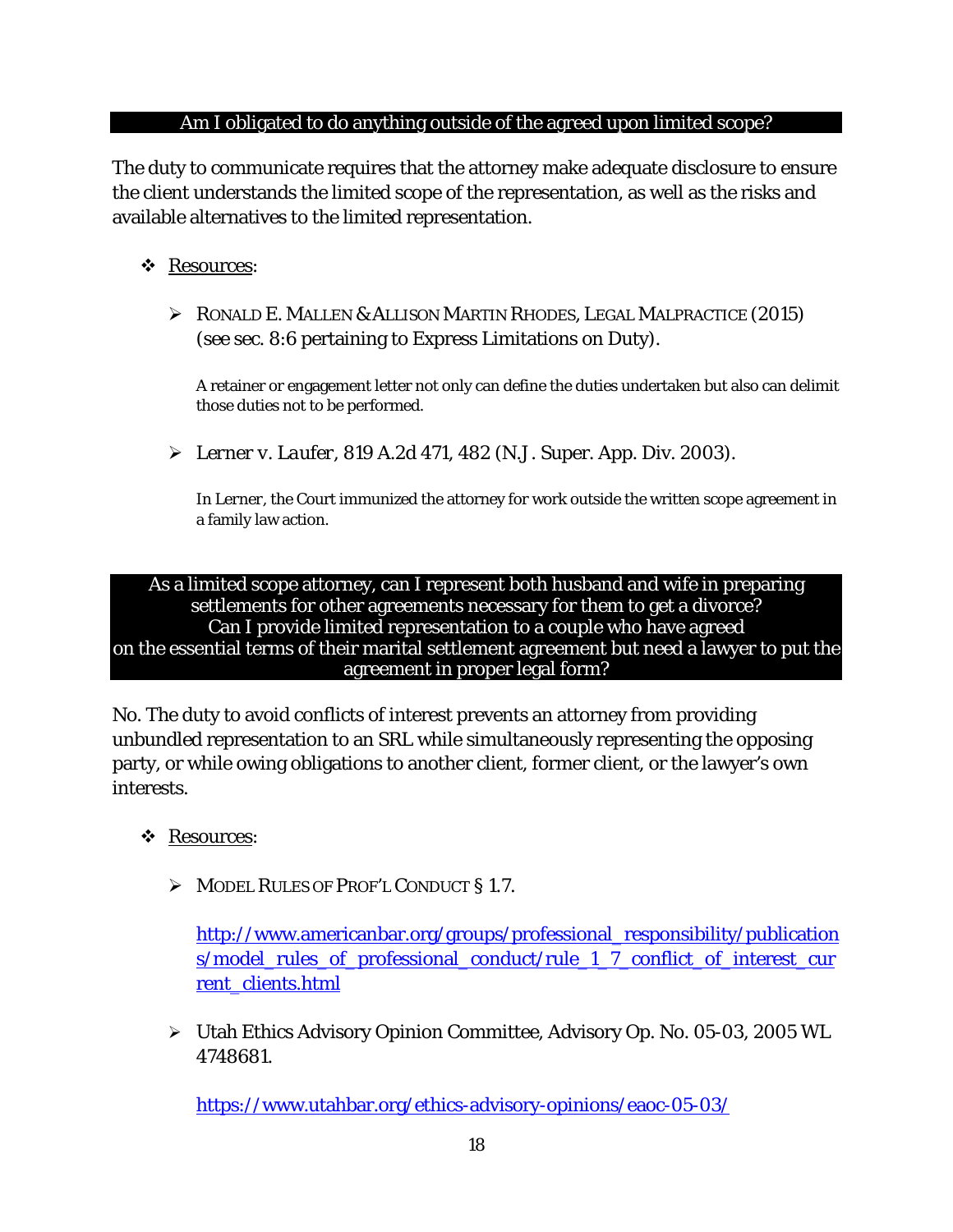In Ethics Advisory Opinion No. 05-03, the Utah Ethics Advisory Board determined that a lawyer may not represent both parties following mediation to obtain a divorce for the parties. Citing Utah Rule of Professional Conduct 1.7(a) and 1.7(b), the Committee decided that a lawyer owes a client a duty of undivided loyalty of counsel. The Committee recognized that there was never a circumstance in which an attorney might ethically represent both parties in a divorce.

Rebecca Aviel, *Counsel for the Divorce*, 55 B.C. L. Rev. 1099 (2014).

[http://lawdigitalcommons.bc.edu/cgi/viewcontent.cgi?article=3395&context](http://lawdigitalcommons.bc.edu/cgi/viewcontent.cgi?article=3395&context=bclr)  $=$ bclr

While the adversarial system is premised on the foundational assumption that each client must have an attorney advocating on behalf of his or her individualized interests, Aviel argues that in family law cases, partisan advocacy can—and should be—unbundled from legal representation. Couples wishing to retain joint counsel, whether in the name of conflict avoidance or expeditious resolution, should be able to avail themselves of the joint representation alternative.

### Can the other side's attorney communicate with my client if I am providing unbundled services?

<span id="page-24-0"></span>Yes, but only concerning matters that have not been assigned to you in your limited scope agreement with your client.

Many jurisdictions have specific rules that allow opposing counsel to assume a person is unrepresented unless the limited scope attorney for the otherwise self-represented party informs him/her otherwise. Similarly, when service is required or permitted on a party represented by a limited appearance attorney, for all matters within the scope of the limited appearance, the service is to be made on the attorney and the party for whom the limited appearance was filed. Service on an attorney with a limited appearance is not required for matters outside the scope of the limited appearance.

If a limited scope attorney (although properly) has not entered an appearance, an opposing attorney/party may fail to communicate directly with the attorney about the discrete issue for which he/she has been retained. Clients must be informed of this risk, fee agreements should carefully outline who will be responsible for communicating with the opposing attorney/party, and arrangements should be made to ensure that the limited scope attorney receives all necessary communication from the client.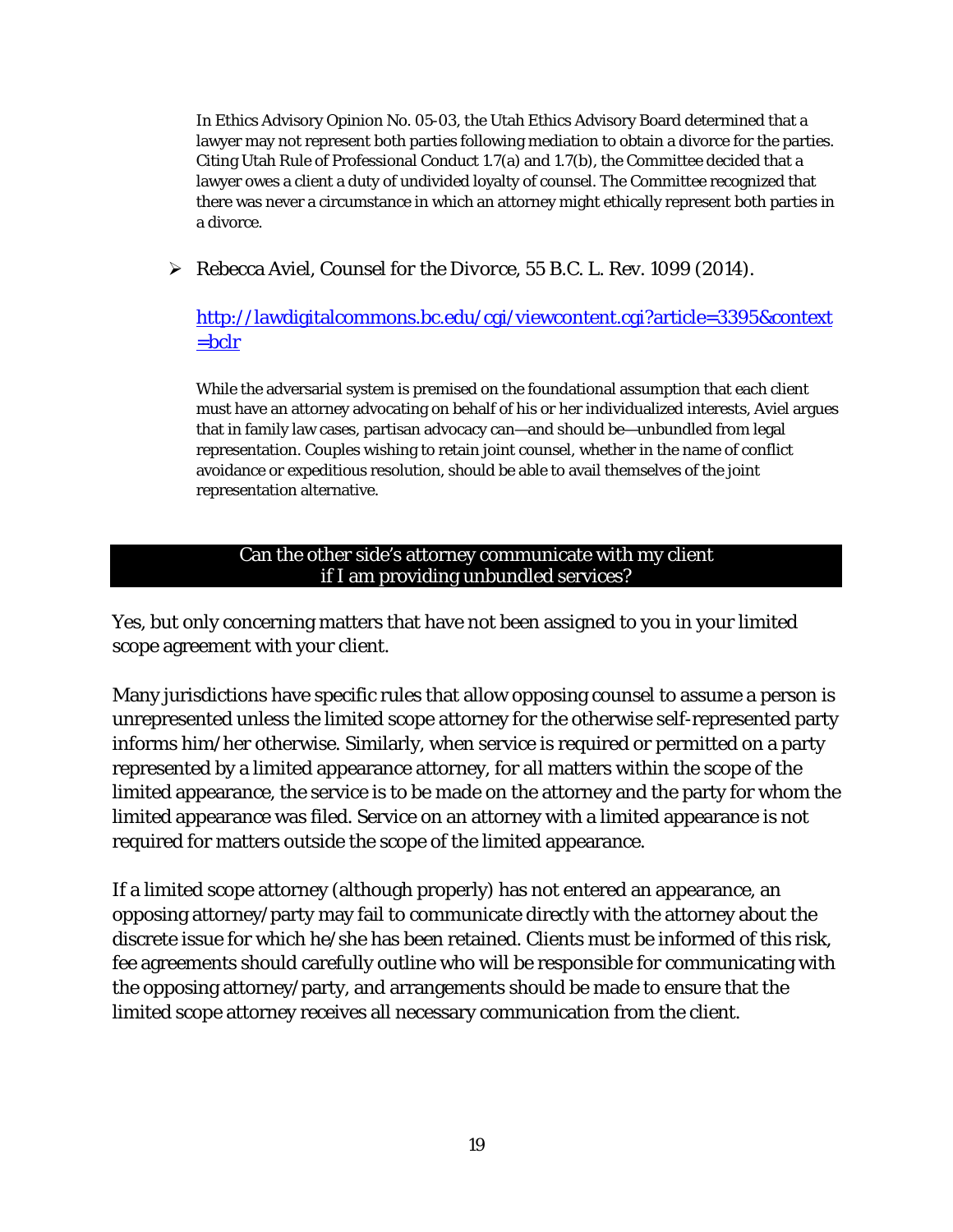#### Resources:

 ABA STANDING COMM. ON THE DELIVERY OF LEGAL SERV., AN ANALYSIS OF RULES THAT ENABLE LAWYERS TO SERVE SELF-REPRESENTED LITIGANTS (2014).

[http://www.americanbar.org/content/dam/aba/administrative/delivery\\_leg](http://www.americanbar.org/content/dam/aba/administrative/delivery_legal_services/ls_del_unbundling_white_paper_2014.authcheckdam.pdf) al services/ls del unbundling white paper 2014.authcheckdam.pdf

This ABA White Paper details the ways in which states around the country are drafting or amending rules of conduct and procedure that allow attorneys to provide limited scope representation, including provisions pertaining to communication with persons represented by counsel.

 Adam J. Espinosa & Daniel M. Taubman, *Limited Scope Representation Under the Proposed Amendment to C.R.C.P. 121 § 1-1*, 40 COLO. LAW. 89 (Nov. 2011).

[http://www.cobar.org/tcl/tcl\\_articles.cfm?articleid=7300](http://www.cobar.org/tcl/tcl_articles.cfm?articleid=7300)

In this article, Espinosa and Taubman comment favorably on a proposed rules amendment (later adopted as recommended) that would allow for automatic withdrawal for attorneys providing limited scope representation to clients. Among the issues presented by this amendment is communication with an attorney or *pro se* party in a limited scope representation situation.

**IOWA RULES OF PROF'L CONDUCT (2012).** 

[https://www.legis.iowa.gov/docs/ACO/CourtRulesChapter/12-31-](https://www.legis.iowa.gov/docs/ACO/CourtRulesChapter/12-31-2012.32.pdf) [2012.32.pdf](https://www.legis.iowa.gov/docs/ACO/CourtRulesChapter/12-31-2012.32.pdf)

Rule 32:4.2 governs communication with persons represented by counsel and sets forth the circumstances under which an opposing lawyer must communicate with the limited representation lawyer.

#### <span id="page-25-0"></span>What do I need to do to properly limit the scope of my services with my client if I am making an appearance with the court?

With some procedural differences, numerous states have court rules/forms for Limited Entry of Appearance.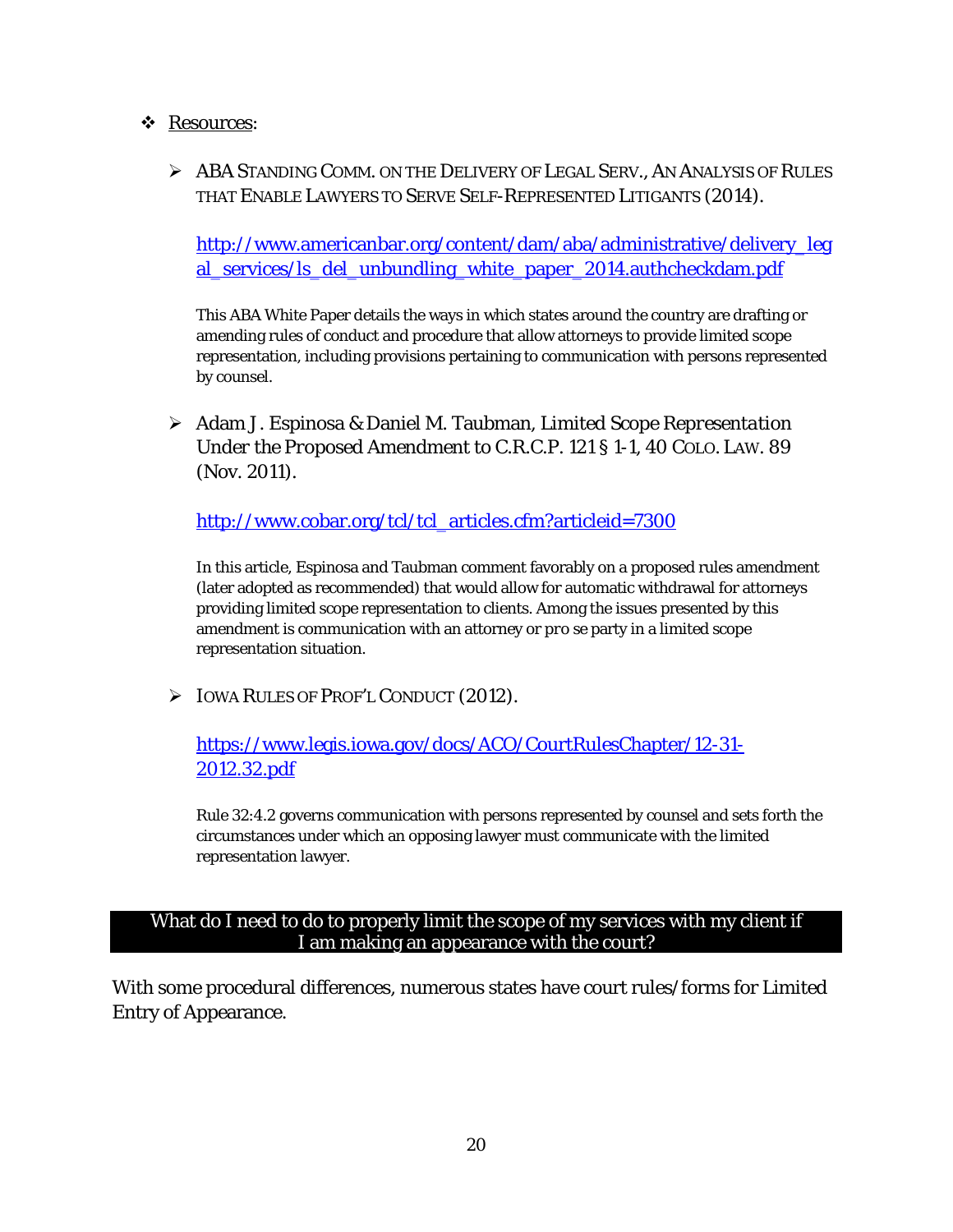Examples of these types of forms are linked here and housed on the respective state's website:

• California:

<http://www.courts.ca.gov/documents/fl950.pdf>

• Colorado:

[https://www.courts.state.co.us/Forms/PDF/JDF%201334T%20Domestic%20No](https://www.courts.state.co.us/Forms/PDF/JDF%201334T%20Domestic%20Notice%20of%20Limited%20Appearance%20-%20R7%2013.pdf) [tice%20of%20Limited%20Appearance%20-%20R7%2013.pdf%20](https://www.courts.state.co.us/Forms/PDF/JDF%201334T%20Domestic%20Notice%20of%20Limited%20Appearance%20-%20R7%2013.pdf)

## <span id="page-26-0"></span>How do I properly terminate my representation with my client if I have made an appearance with the court?

With some procedural differences, numerous states have court rules/forms for Notice of Termination of Appearance in Limited Scope services cases.

Examples of these types of forms are linked here and housed on the respective state's website:

• California:

<http://www.courts.ca.gov/documents/fl958.pdf>

• Colorado:

[https://www.courts.state.co.us/Forms/PDF/JDF%201336T%20Domestic%20No](https://www.courts.state.co.us/Forms/PDF/JDF%201336T%20Domestic%20Notice%20of%20Completion%20-%20R7%2013.pdf) [tice%20of%20Completion%20-%20R7%2013.pdf](https://www.courts.state.co.us/Forms/PDF/JDF%201336T%20Domestic%20Notice%20of%20Completion%20-%20R7%2013.pdf)

## <span id="page-26-1"></span>What are common but avoidable missteps relating to limited scope representation?

Some of the more common but avoidable traps relating to limited scope representation include:

- Failing to obtain informed written consent from the client;
- Failing to file the appropriate entry of appearance form, if necessary;
- Failing to precisely define or document the scope of engagement, spelling out what you will and will not do for the client;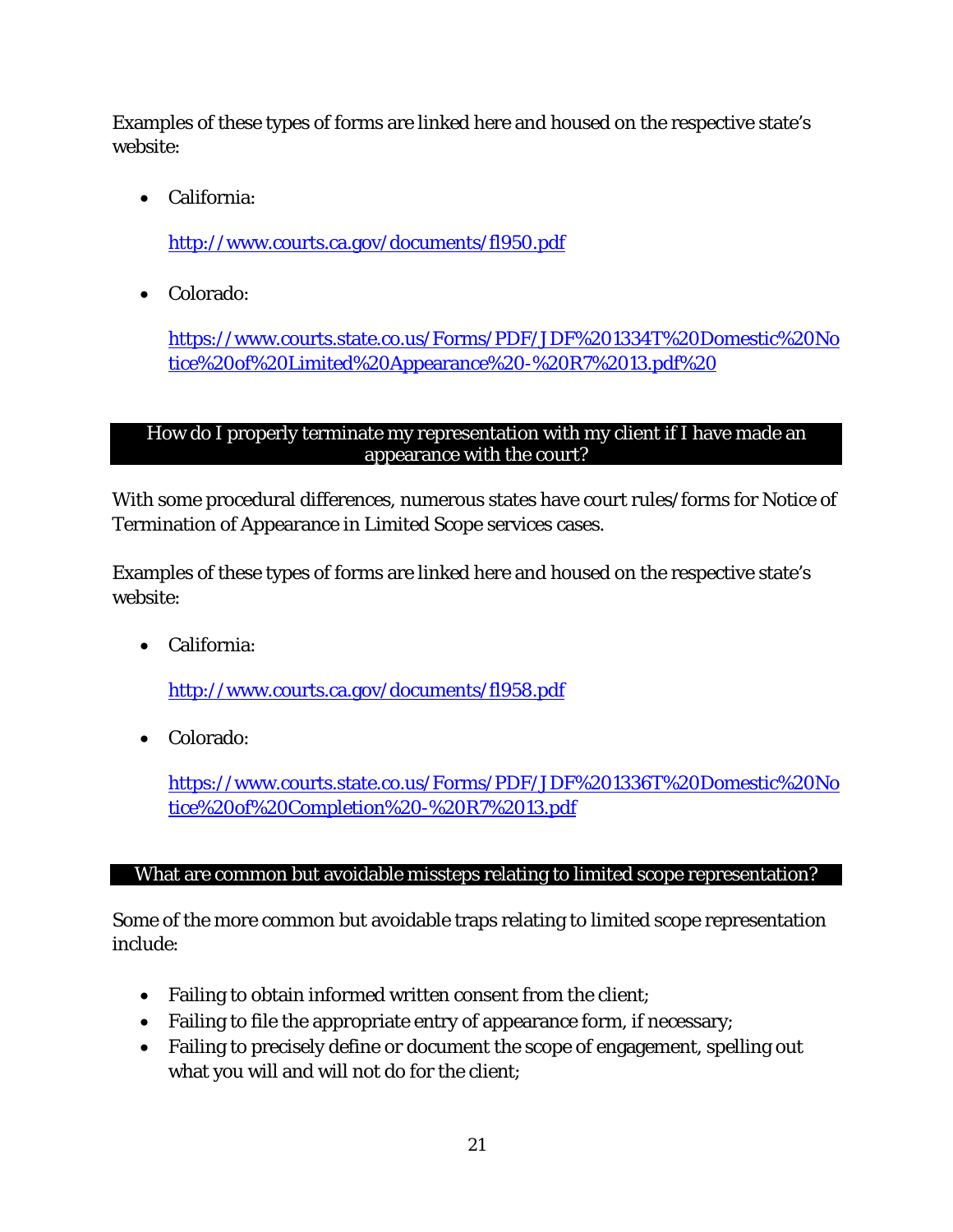- Failing to properly outline in the fee agreement whether you or your client will be responsible for communicating with the other side;
- Failing to properly ascertain if your limited representation is reasonable under the circumstances;
- Failing to achieve competence in the area of law in which you are offering unbundled legal representation;
- Failing to keep your services within the scope of your agreement;
- Failing to communicate with the client to assure understanding of your partial involvement and the tasks for which the client remains responsible;
- Failing to properly manage the client's expectations, including what to expect if the limited representation does not extend to court appearances;
- Failing to advise your client on related matters, even if not asked;
- Failing to provide proper documentation, such as memos to the file and confirming emails;
- Failing to document agreed changes to the representation agreement;
- Failing to detect conflicts of interest;
- Failing to ask the right questions or verify the client's material facts;
- Failing to effectively/properly disengage and withdraw as attorney of record;
- Failing to read the rules and sign the proper forms;
- Failing to obtain initial and ongoing training about unbundling rules, ethics opinions, laws, and best practices.

While common, these missteps are avoidable with appropriate practices and procedures.

- Resources:
	- Beverly Michaelis, *Unbundling in the 21st Century: How to Reduce Malpractice Exposure While Meeting Client Needs*, OR. ST. BAR BULLETIN (August/September 2010).

<https://www.osbar.org/publications/bulletin/10augsep/practice.html>

This article details how screening is the key to minimizing malpractice exposure in a limited scope representation practice. Michaelis provides a comprehensive list of considerations pertaining to the client and the case, and details the frequent causes of legal malpractice claims of which the limited scope representation attorney should be aware.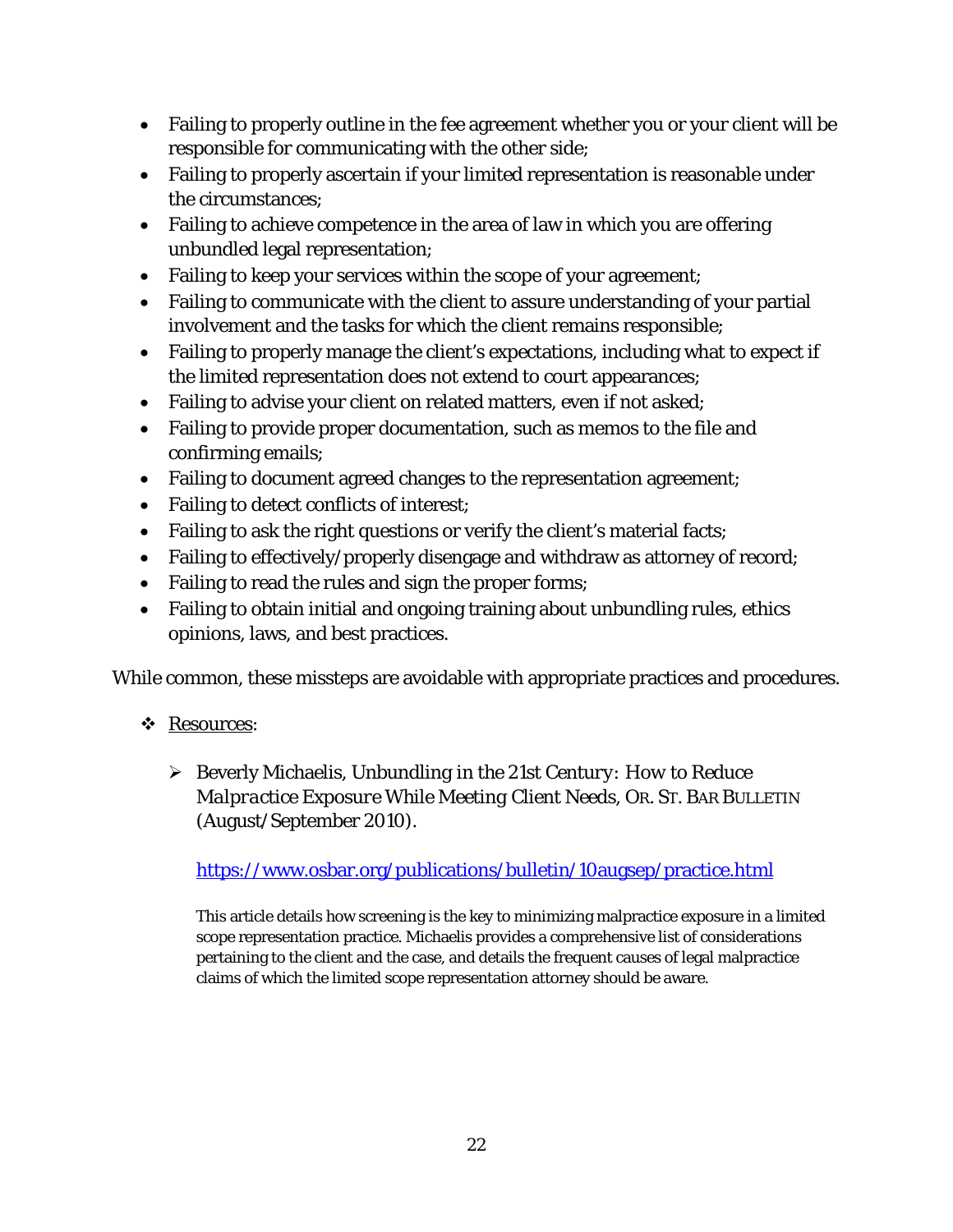Limited Representation Committee California Commission on Access to Justice, *General Civil Limited Scope Representation: Risk Management Materials*.

[http://www.courts.ca.gov/partners/documents/Risk\\_Management\\_Material](http://www.courts.ca.gov/partners/documents/Risk_Management_Materials_Civil.pdf) [s\\_Civil.pdf](http://www.courts.ca.gov/partners/documents/Risk_Management_Materials_Civil.pdf)

This Manual explores issues of liability and good practice in providing unbundled legal services. Sample checklists and agreements are included and can be tailored to the specific needs and circumstances of one's limited scope representation legal practice.

#### Where can I find training on providing unbundled legal services?

- <span id="page-28-0"></span>\* Resources:
	- Trial Court of Massachusetts, *Limited Assistance Representation Training Manual.*

<http://www.mass.gov/courts/docs/lar-training-manual.pdf>

This Massachusetts Trial Court Training Manual includes information, training curriculum, recommendations, and sample forms that can be used to implement limited assistance representation in practice.

 Limited Representation Committee California Commission on Access to Justice, *General Civil Limited Scope Representation: Risk Management Materials*.

[http://www.courts.ca.gov/partners/documents/Risk\\_Management\\_Material](http://www.courts.ca.gov/partners/documents/Risk_Management_Materials_Civil.pdf) [s\\_Civil.pdf](http://www.courts.ca.gov/partners/documents/Risk_Management_Materials_Civil.pdf)

This Manual provides information, forms, and checklists that can be tailored to an attorney's individual limited scope representation practice.

 Minnesota Family Law Limited Scope Representation: Risk Management Materials, Minnesota State Bar Association, Pro Se Implementation Committee (2009).

[http://www.mnbar.org/docs/default-source/default-document-library/risk](http://www.mnbar.org/docs/default-source/default-document-library/risk-management-materials-for-unbundled-services.pdf)[management-materials-for-unbundled-services.pdf](http://www.mnbar.org/docs/default-source/default-document-library/risk-management-materials-for-unbundled-services.pdf)

This Manual adapts the work undertaken by the California Commission on Access to Justice, offering a similar resource for Minnesota practitioners.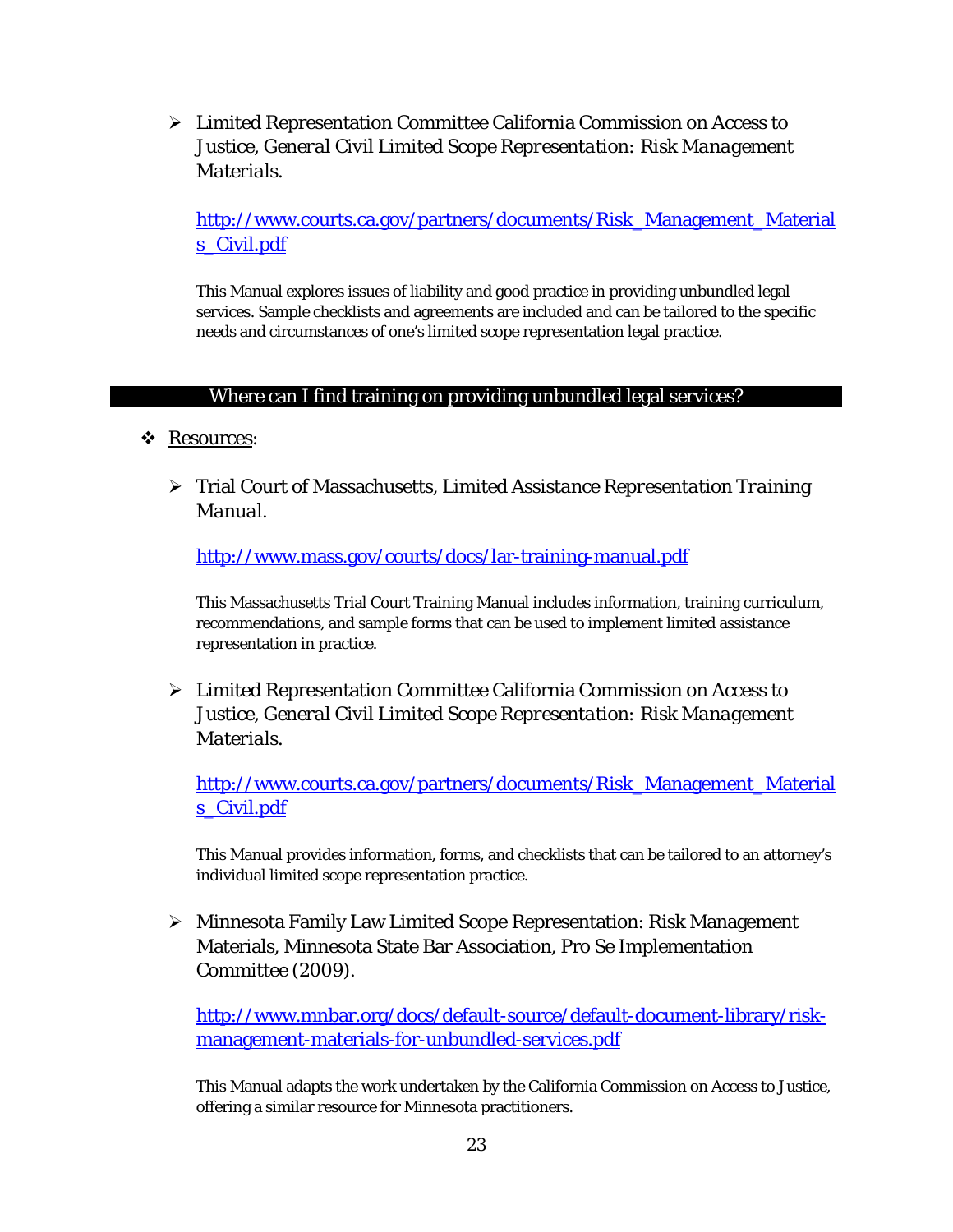#### <span id="page-29-0"></span>Where can I find guidance on the nuts and bolts of building an unbundled practice?

There are numerous easily accessible resources which provide comprehensive instruction and information.

- Resources:
	- ABA Section of Litigation, *Handbook on Limited Scope Legal Assistance: A Report of the Modest Means Task Force*.

<https://apps.americanbar.org/litigation/taskforces/modest/report.pdf>

This Handbook details common steps that experienced limited service lawyers recommend and follow in their practices, pertaining to conflicts, client interviews, problem identification, task identification and allocation, informed consent, and other issues.

 Forrest S. Mosten, *Ask the Experts: Tips for Unbundling Your Family Law Practice*, 10 AFCC ENEWS (2015).

[https://afcc.networkats.com/uploads/ES/2015/03%20March/2015\\_03\\_Mar](https://afcc.networkats.com/uploads/ES/2015/03%20March/2015_03_Mar_Tips_for_Unbundling_Your_Family_Practice_2015.pdf) [\\_Tips\\_for\\_Unbundling\\_Your\\_Family\\_Practice\\_2015.pdf](https://afcc.networkats.com/uploads/ES/2015/03%20March/2015_03_Mar_Tips_for_Unbundling_Your_Family_Practice_2015.pdf)

In this article, Mosten provides 35 updated practice tips for starting an unbundled practice.

 STEPHANIE KIMBRO, SERVING THE DIY CLIENT: A GUIDE TO UNBUNDLING LEGAL SERVICES FOR THE PRIVATE PRACTITIONER (2012).

[http://virtuallawpractice.org/wp-content/uploads/2012/03/Serving-the-](http://virtuallawpractice.org/wp-content/uploads/2012/03/Serving-the-DIY-Client-Ebook-4.7.12.pdf)[DIY-Client-Ebook-4.7.12.pdf](http://virtuallawpractice.org/wp-content/uploads/2012/03/Serving-the-DIY-Client-Ebook-4.7.12.pdf)

This electronic resource contains an extensive discussion on best practices for unbundling, including checking for conflicts, educating clients, fee structure considerations, malpractice insurance, and using technology.

 ABA STANDING COMM. ON THE DELIVERY OF LEGAL SERV., HANDBOOK ON LIMITED SCOPE LEGAL ASSISTANCE (2003).

[http://www.americanbar.org/content/dam/aba/migrated/litigation/taskforc](http://www.americanbar.org/content/dam/aba/migrated/litigation/taskforces/modest/report.authcheckdam.pdf) [es/modest/report.authcheckdam.pdf](http://www.americanbar.org/content/dam/aba/migrated/litigation/taskforces/modest/report.authcheckdam.pdf)

This handbook, developed by the ABA Modest Means Task Force, discusses all aspects of limited scope representation to aid practitioners in providing this type of legal services. Anecdotes from limited scope representation practitioners are included in the Handbook, and an extensive Appendix contains proposed court rules, sample forms, and pleading templates.